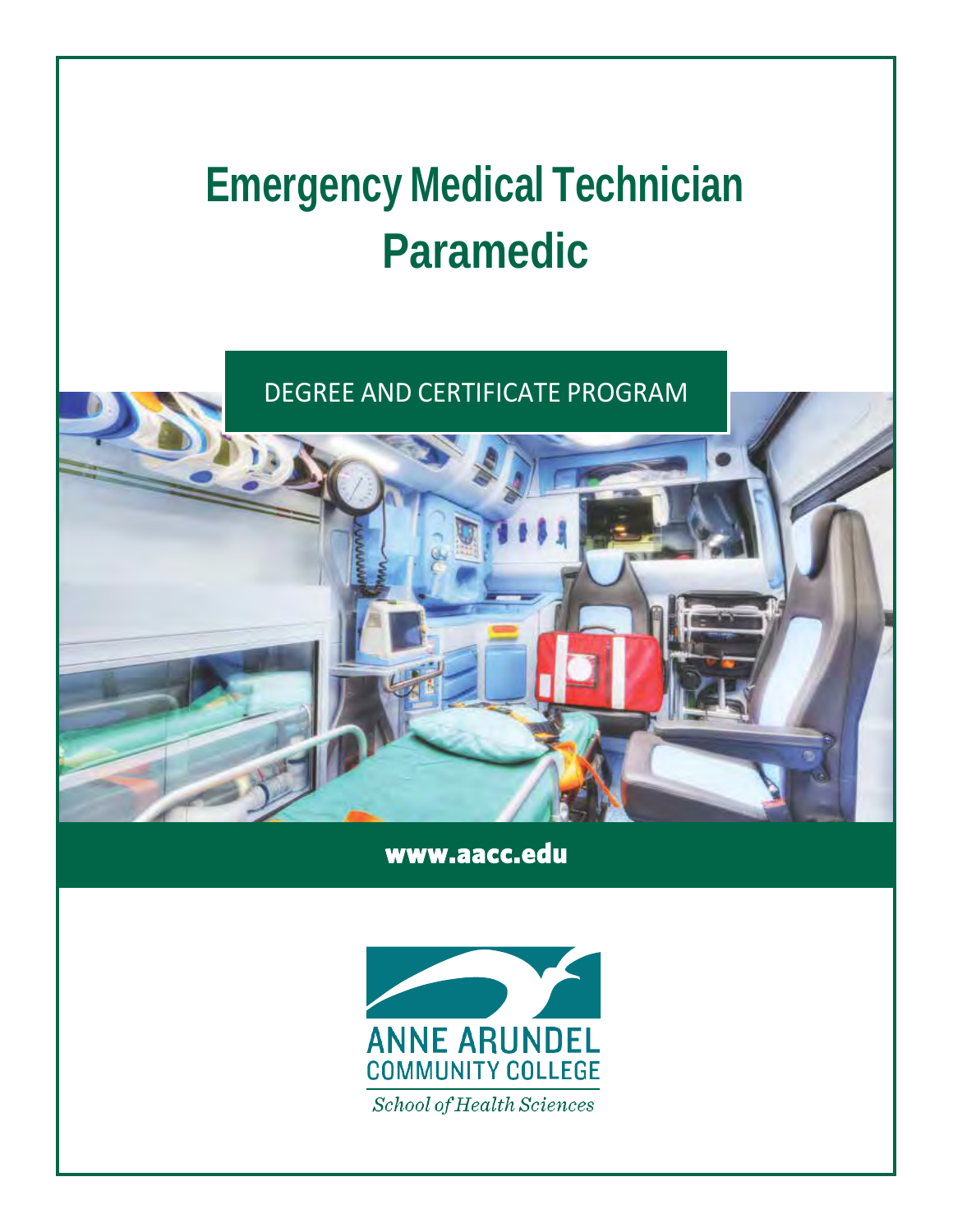

Dear Prospective Paramedic Student:

Congratulations on considering the paramedic profession as a career choice. In the Paramedic Program, you will gain the advanced knowledge and skills needed to practice competently in the pre-hospital arena.

Paramedics are in great demand! As advances in patient care technologies and therapies occur, the role of the paramedic will expand to meet the challenges. Employment is now available in the fields of:

- 911 transport service
- Critical care transport
- Primary care in the home or outpatient clinics
- Industrial settings
- Sports medicine
- Private transport services-ambulance, airplane, helicopter

Under physician direction and as a valued member of the health care team, paramedics of the 21<sup>st</sup> century are in a position to meet the challenges of today's health care and to act in the best interest of their patient.

We will admit students to this rolling admission program in January and early August. Applicants wishing to begin theprogram must submit a complete application packet for consideration.

We look forward to assisting you.

Sincerely,

Reark

**Program Director** School of Health Sciences School of Health Sciences **Email:** [tdneall@aacc.edu](mailto:tdneall@aacc.edu) Email: [clclark@aacc.edu](mailto:clclark@aacc.edu)

Jammie D. Neall

Claudia (Tina) Clark, MA, NRP Tammie D. Neall, MS, MT (ASCP)<br>Director of EMS Education and Manager. Admissions and Advising Manager, Admissions and Advising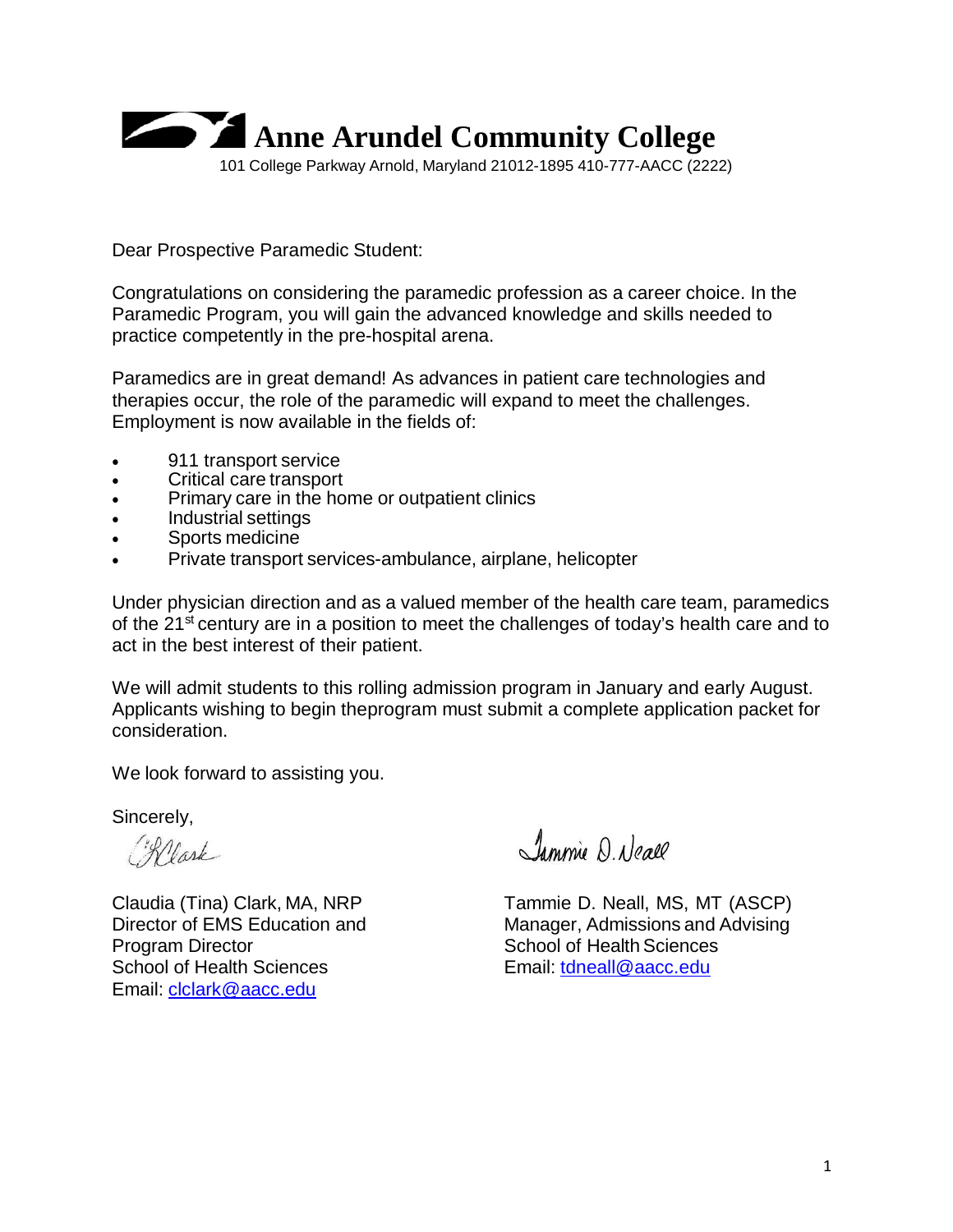The Anne Arundel Community College Paramedic Program is accredited by the Commission on Accreditation of Allied Health Education Programs (CAAHEP) [\(www.caahep.org\)](http://www.caahep.org/) upon the recommendation of the Committee on Accreditation of Educational Programs for the Emergency Medical Services Professions (CoAEMSP) and approved as a Maryland EMS Educational Program by the Maryland Emergency Medical Services Board (MEMSB) upon the recommendation of the Maryland Institute for Emergency Medical Services Systems (MIEMSS).

To contact CAAHEP: 9355 - 113th St. N, #7709 Seminole, FL 33775 727-210-2350 [www.caahep.org](https://www.caahep.org/)

To contact CoAEMSP: 8301 Lakeview Parkway, Suite 111-312 Rowlett, TX 75088 214-703-8445 [www.coaemsp.org](http://www.coaemsp.org/)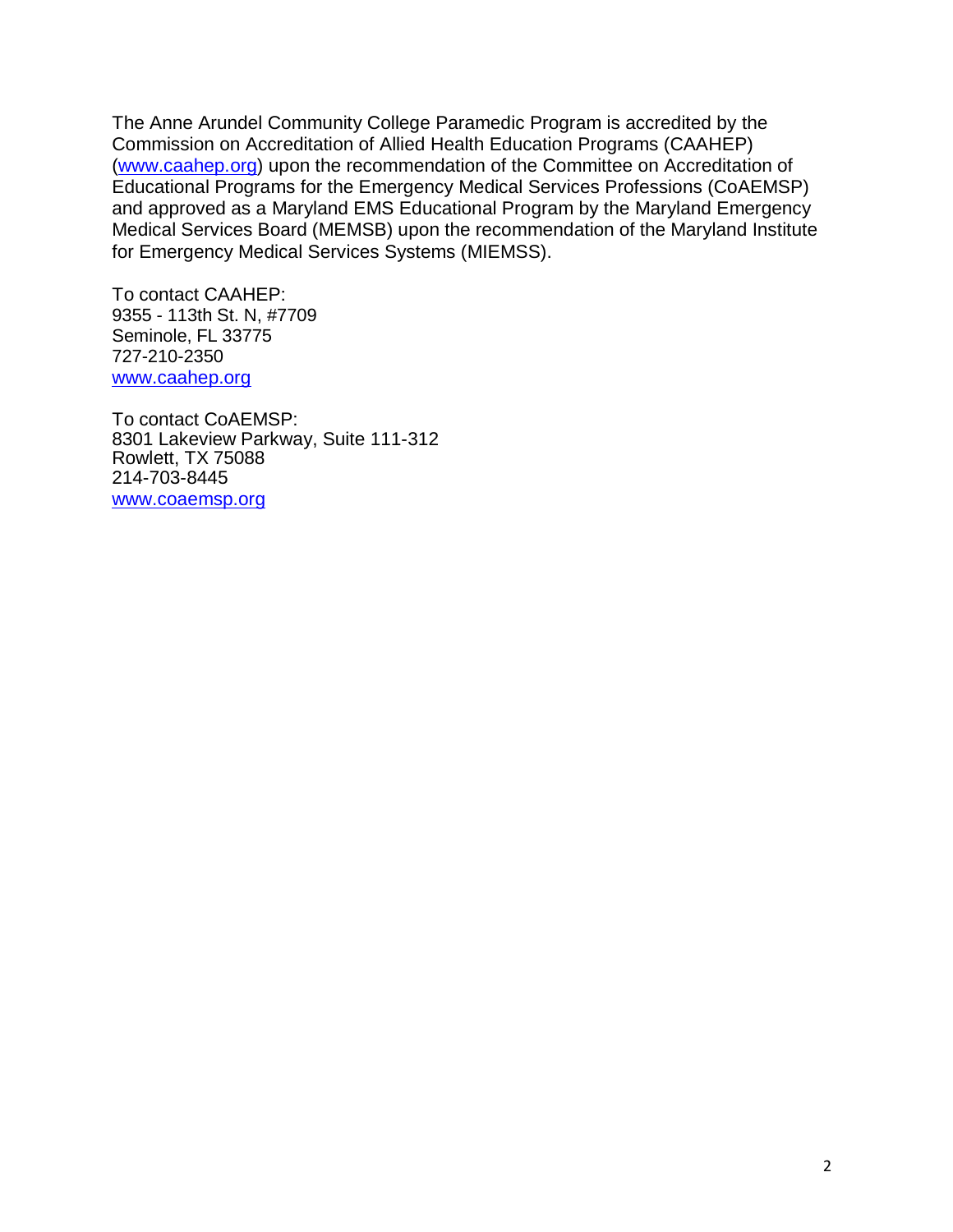# **PROGRAM GOALS/MISSION**

#### **MISSION**

We seek to prepare competent entry-level Emergency Medical Technician-Paramedics in the cognitive (knowledge), psychomotor (skills) and affective (behavior) learning domains with or without exit point at Emergency Medical Technician (EMT) and/or Emergency Medical Responder (EMR) levels.

#### **VISION**

The EMT department supports the college's mission by fostering excellence in learning, teaching and providing an environment conducive to student success. Program faculty and staff are dedicated to preparing competent entry-level EMRs, EMTs and paramedics who are technically competent, capable of providing comprehensive, compassionate and efficient prehospital emergency medical care in diverse communities of interest. Students enrolling in the EMR, EMT and Paramedic Programs can be assured that Anne Arundel Community College, the School of Health Sciences and the EMT Department are committed to fostering excellence of teaching and learning opportunities for all.

#### **PROGRAM GOALS**

The Paramedic Program utilizes the **National HighwayTraffic Safety Administration (NHTSA) Education Standards** throughout all the courses ensuring the cognitive, psychomotor and affective domains in the educational process are met. The NHTSA publishes the National Emergency Medical Services Education Standards.

Following completion of the program, the paramedic student will be able to:

- 1. Successfully complete the National Registry Paramedic written and practical exams.
- 2. Utilize critical thinking, technical abilities and problem-solving skills in providing pre-hospital emergency medical care.
- 3. Maintain a professional attitude while making medical and ethical decisions.<br>4. Provide competent emergency care to sick or iniured individuals.
- 4. Provide competent emergency care to sick or injured individuals.<br>5. Provide emotional support to patients and their families.
- 5. Provide emotional support to patients and their families.
- 6. Help the community by providing instruction on positive health practices.

#### **SPIRIT OF COMMUNITY STATEMENT**

Anne Arundel Community College is built on our commitment to excellence, engagement in the learning process, mutual respect and courtesy.

As a part of the Anne Arundel Community College community, each paramedic student accepts responsibility for his/her own conduct and will:

- Respect the rights and property of all members of the campus community
- Uphold personal, academic and professional integrity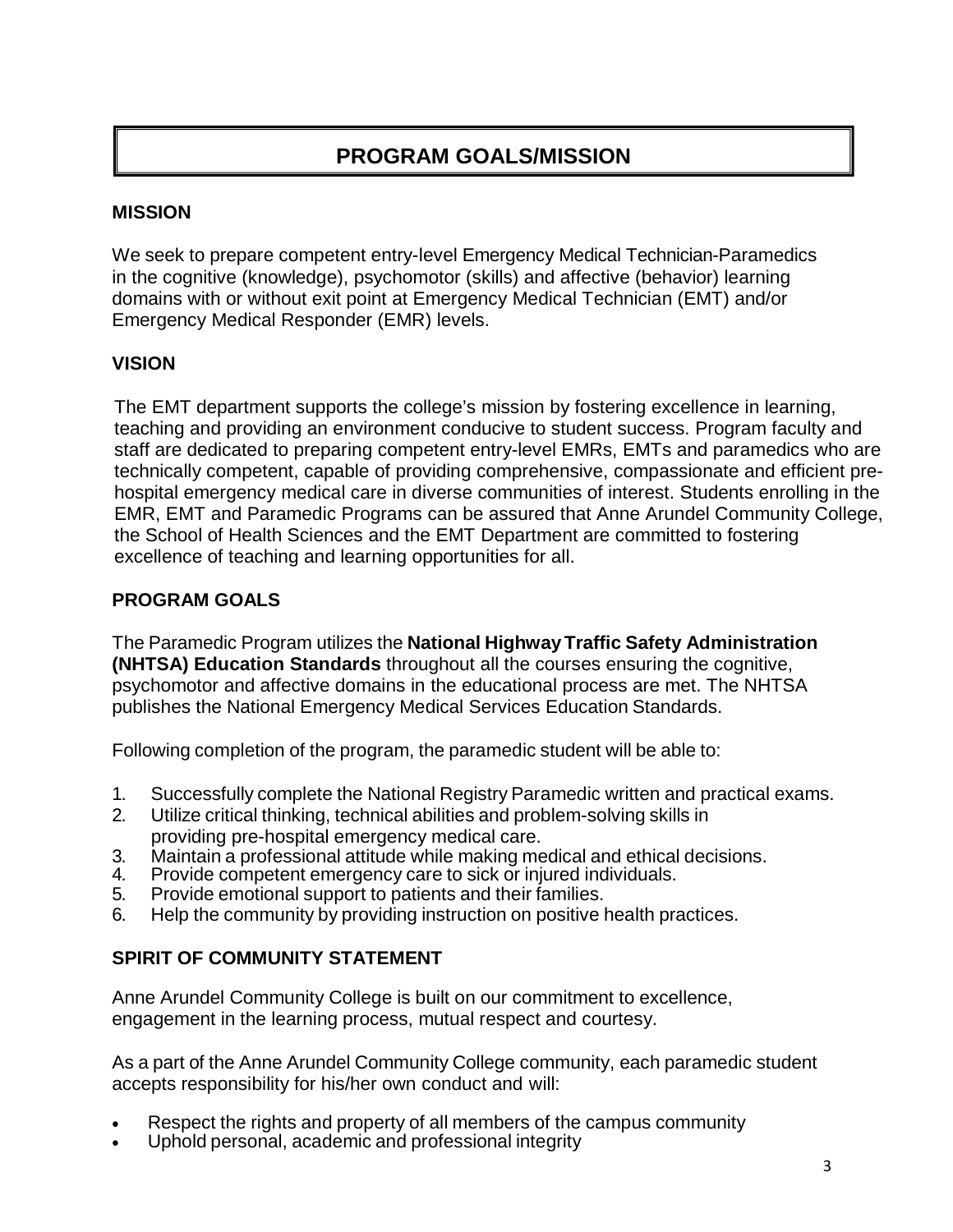- Practice honesty incommunication
- Listen to others' viewpoints
- Recognize the strength of diversity
- Oppose bigotry
- Work with others to uphold these standards
- Practice professional behaviors and attitudes as described in the Paramedic Standards of Practice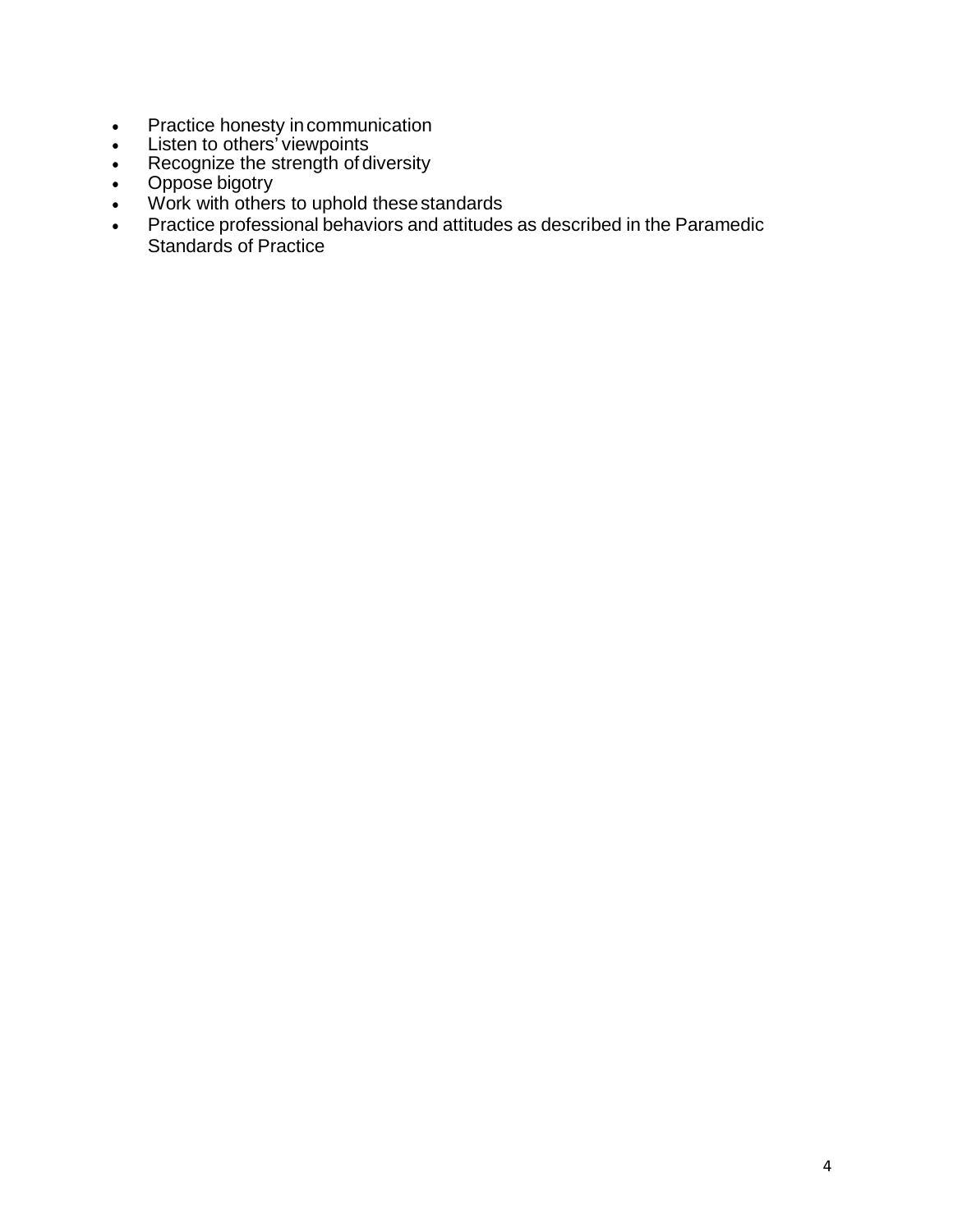# **ADMISSION INFORMATION**

## **College Admission**

Students who wish to apply for the Paramedic degree at Anne Arundel Community College should indicate Paramedic degree as the field of study and the goal as "degree seeking" on the *College Admission Application* or *Student Academic Program/Curriculum Change Form* available online or in Academic and Transfer Advising. Students who plan to complete the Paramedic certificate at Anne Arundel Community College should indicate the Paramedic certificate and the goal as "certificate in Paramedic" on the *College Admission Application* or *Student Academic Program/Curriculum Change Form*. To facilitate enrollment, bring a copy of ACT, SAT or advanced placement scores and unofficial college transcripts to Academic and Transfer Advising. Application to the Paramedic course sequence is a separate process. Application to the Paramedic curriculum does not assure students of selection into the Paramedic course sequence.

Students can apply to Anne Arundel Community College online at [www.aacc.edu.](http://www.aacc.edu/) Paper copies of the college application are available in the college's Admissions office upon request.

In order to take prerequisite courses for this program students must be eligible for ENG 101/ENG 101A and for degree be eligible for MAT 135, Statistics.

## **Advising**

After you apply to AACC and submit any prior transcripts, you can find your advisor and schedule an advising appointment on MyAACC.

Login to MyAACC at [https://portal.aacc.edu](https://portal.aacc.edu/)

- Click on MENU
- Select SELF SERVICES
- Locate and click on Academic & Transfer Advising
- Enroll in the Virtual Advising Center on Canvas
- Follow the directions to schedule an appointment with your assigned Health and Human Services advisor

Students who are transferring general education requirements should have **official** transcripts sent directly to the college Records office. In order to facilitate evaluation of transfer credits to meet academic requirements, official transcripts from all previously attended institutions of higher education must be submitted in a timely manner.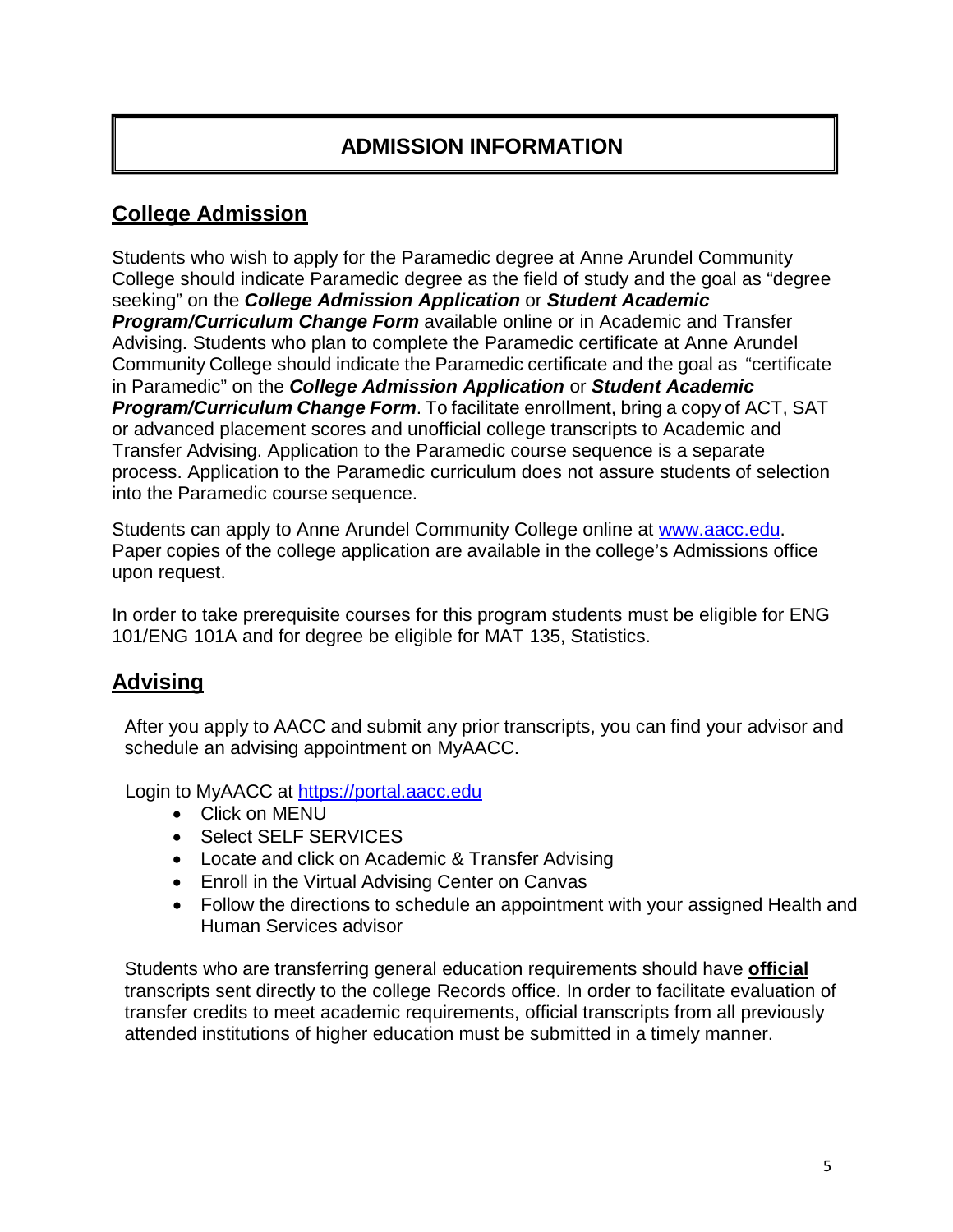# **ADMISSION/ACADEMIC REQUIREMENTS**

## **Application Submission**

Applications are accepted for the Paramedic Program on a rolling admission basis for selection. The program will begin in January and early August each year. Students will apply for the Paramedic Program only after meeting **all** academic and admission criteria. Once the applicant's admission criteria have been verified, that student receives conditional acceptance for the next available seat. Incomplete applications are not considered and will be sent back to the student for resubmission once they are complete. Students need only apply once to the program, providing their application is complete. A future seat will be reserved for them once the student meets the criteria for admission. Applications are to be emailed to [healthsciencesadmissions@aacc.edu.](mailto:%20healthsciencesadmissions@aacc.edu%22) Alternatively, students can mail their application to Anne Arundel Community College at

> Anne Arundel Community College ATTN: Health Sciences Admissions 101 College Parkway Arnold, MD 21012

## **Information Session**

- Attendance at an information session is required, or view the online information session. Please call 410-777-7310 for dates and times or visit [http://www.aacc.edu/apply-and-register/credit-application/health-science](http://www.aacc.edu/apply-and-register/credit-application/health-science-applicants/)[applicants/.](http://www.aacc.edu/apply-and-register/credit-application/health-science-applicants/)
- To view the online information session, please visit: [https://ola.aacc.edu/ID/Multimedia/EMT-InformationSession/.](https://ola.aacc.edu/ID/Multimedia/EMT-InformationSession/story_html5.html) Applicants may also participate in virtual sessions when available.
- Information sessions are virtual and will be considered face-to-face.

## **Satisfactory Academic Standing**

Students must have a minimum adjusted grade point average (GPA) of 2.0 at this college to be considered for selection to the Paramedic Program.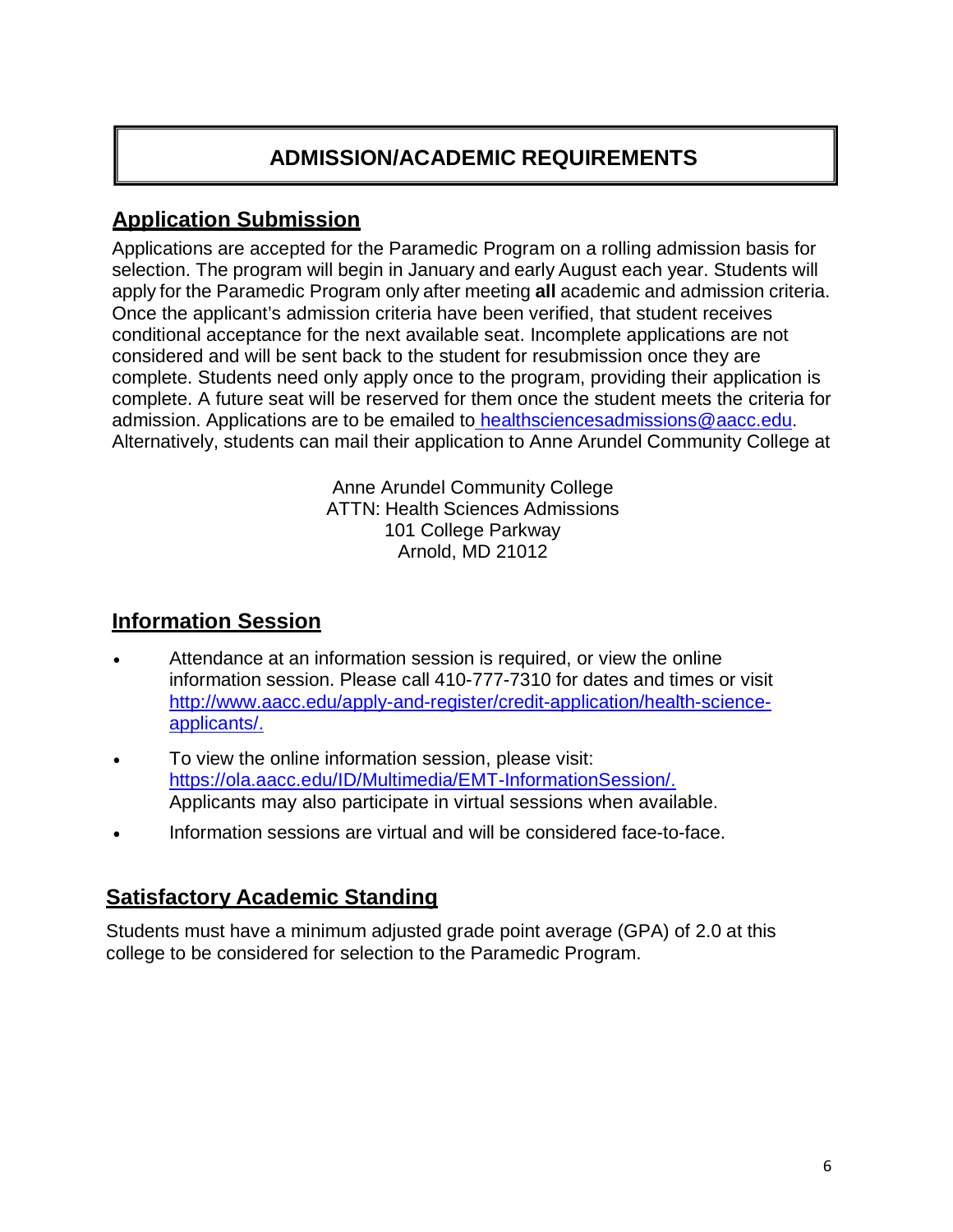# **English**

Students must demonstrate eligibility for ENG 101/ENG 101A. There are a number of ways that can be used to determine English eligibility:

- Qualifying SAT/ACT scores.
- Appropriate score on the English placement test.
- Unweighted high school GPA (if you graduated in the last 5 years).
- Successful completion of developmental courses, if applicable.
- Transfer of credits for ENG 101.
- Appropriate score on an AP exam.
- Appropriate score on a CLEP test.
- Appropriate score on GED test.

Please see an academic advisor for details and more information. Visit [https://www.aacc.edu/apply-and-register/credit-application/determine-placement/.](http://www.aacc.edu/apply-and-register/credit-application/determine-placement/)

## **Mathematics**

Students must demonstrate eligibility for MAT 135, Statistics. There are a number of ways that can be used to determine MAT 135 eligibility:

- Qualifying SAT/ACT scores.
- Appropriate score on the Mathematics placement test.
- Unweighted high school GPA plus course work (if you graduated in the last 5 years).
- Successful completion of developmental courses, if applicable.
- Transfer of credits for a MAT 135 course.
- Appropriate score on an AP exam.
- Appropriate score on a CLEP test.

Please see an academic advisor for details and more information. Visit <https://www.aacc.edu/apply-and-register/credit-application/determine-placement/>

## **Arithmetic Placement Test**

#### **Certificate and Degree-Seeking Students:**

- Students must demonstrate proficiency in arithmetic by achieving a score of 27 or better on the **Arithmetic Placement Test** by the date the application is submitted.
- All students must take this test. Only one retake of the test is allowed.
- Students receiving a score of less than 27 on the retake must enroll in **MAT 005** and complete it with a grade of C or better by the date the application is submitted. A grade of C or higher in MAT 005 will meet the requirement for the Arithmetic Placement Test. Arithmetic Placement Test must be taken within 7 years from the date the application is submitted. Retake is allowed if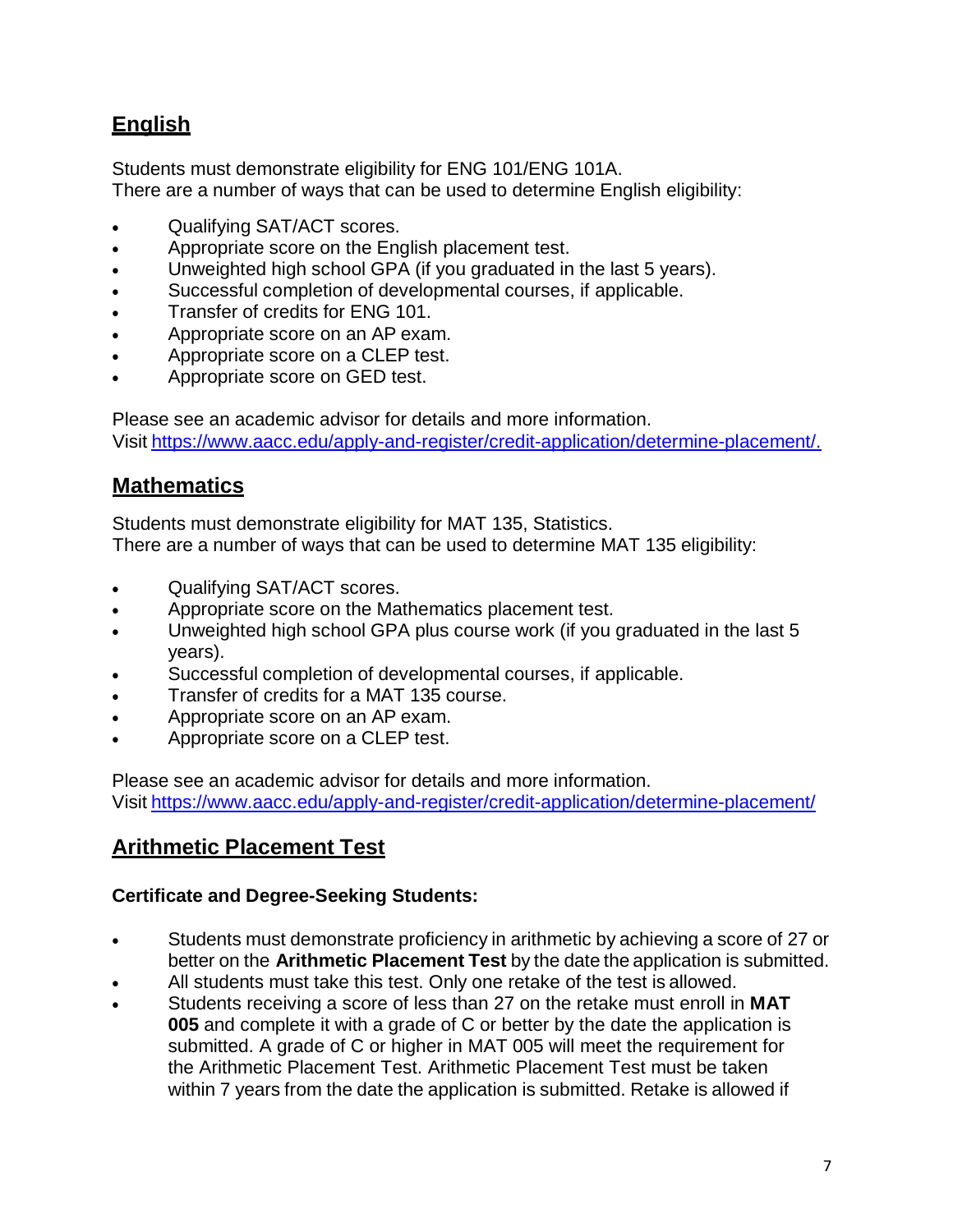test if past this timeframe. Only one retake is allowed after that if needed. There is no time limit on MAT 005.

- General education mathematics courses **do not** satisfy this requirement.
- Email [testing-arnold@aacc.edu](mailto:testing-arnold@aacc.edu) for an appointment for remote testing.

## **Emergency Medical Technician Certification**

- Applicants must provide a copy of their **current** Maryland EMT certification card or National Registry card with program application in order to be eligible for selection into the Paramedic Program. If you do not have your EMT certification, you can enroll and complete AACC's EMT 105 class and obtain your certification prior to applying to the program.
- Emergency Medical Services Affiliation is a **MANDATORY** requirement for enrollment into the Paramedic Program and continuation in the Paramedic Program.
- Conditional acceptance will be given **during the COVID-19 health crisis and state of emergency** to those applicants who have a provisional EMT license. The provisional EMT license holder, once this process is halted by the State of Maryland, will have 30 days to get a full EMT license in the State of Maryland by passing both the written National Registry EMT exam and the psychomotor or practical test. Proof of affiliation will be required in order to attend field clinicals which start in the third month of the program. Affiliation paperwork must be submitted prior to attendance of any clinical or field assignment. If a student cannot meet any of these provisions by the updated due date given by the program, the student will forfeit their place in the current paramedic cohort and will be assigned a position in the next cohort start.

# **College Credit Transfer**

- Applicants who have program prerequisite courses or other equivalent general education required courses completed from a nationally recognized institution must submit official transcripts with the program application for review.
- A transcript is considered official when it is enclosed in a sealed envelope from the institution or submitted electronically by the institution; the transcript also includes a graduation date and a school official's signature.
- The program application will not be considered complete if required transcripts are not submitted with the application or have not been previously submitted to and received by Anne Arundel Community College.
- Visit the Records and Registration website for instructions: [https://www.aacc.edu/apply-and-register/credit-application/apply/transfer-credit](https://www.aacc.edu/apply-and-register/credit-application/apply/transfer-credit-to-aacc/)[to-aacc/](https://www.aacc.edu/apply-and-register/credit-application/apply/transfer-credit-to-aacc/)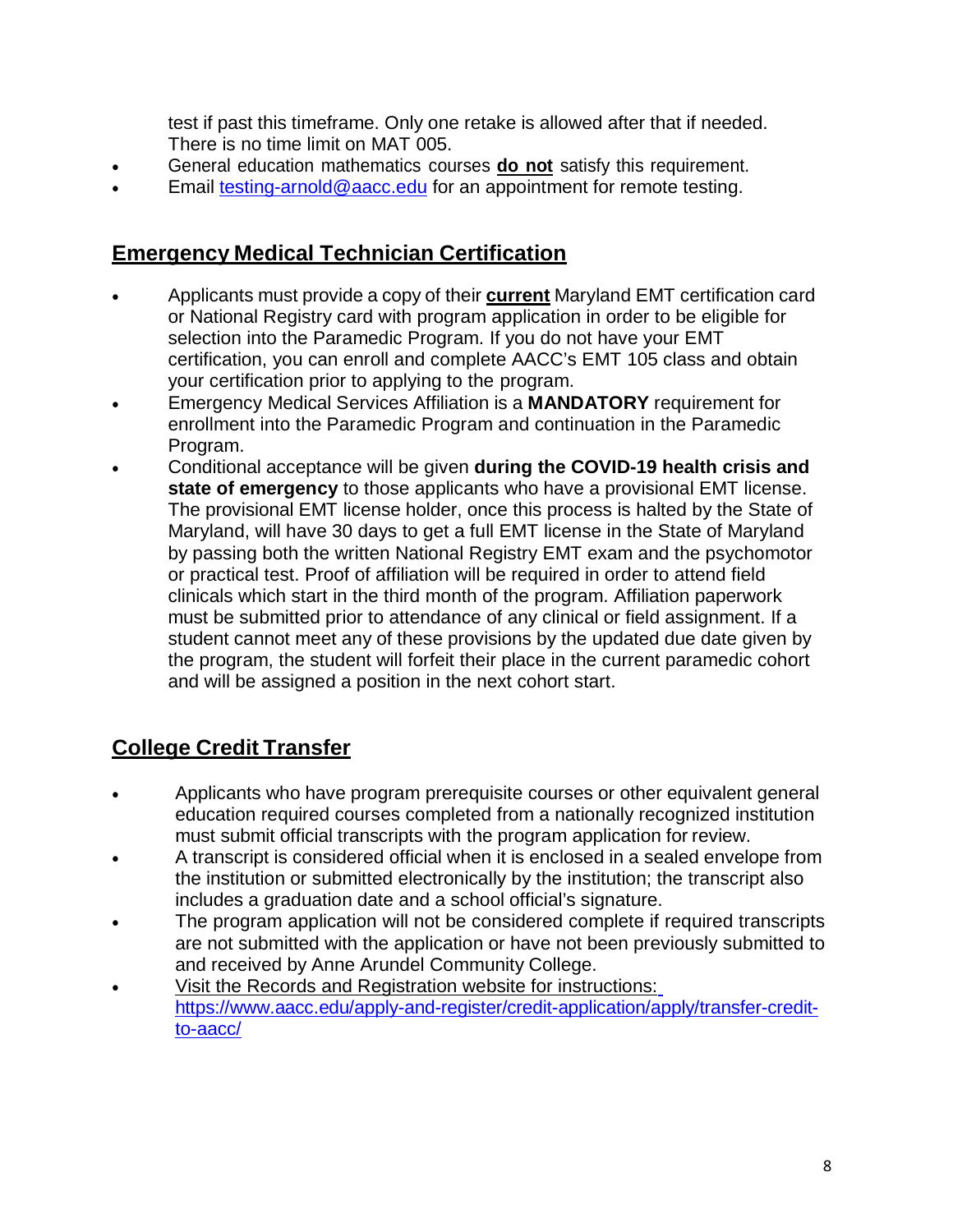## **International Students**

- Foreign educated students must have their college and high school transcripts evaluated by one of the following credential evaluators:
	- ♦ ECE (Educational Credential Evaluators) at [www.ece.org](http://www.ece.org/)
	- ♦ WES (World Education Services) at [www.wes.org](http://www.wes.org/)
	- ♦ SpanTran at [www.spantran.com](http://www.spantran.com/)

This evaluation must be done prior to evaluation by the Records office at Anne Arundel Community College. Please be advised that this process may take several weeks.

- **ALL** international students whose native language is not English must successfully pass the TOEFL (Test of English as a Foreign Language) with a minimum score of 550 (213 is the equivalent computer score and 79 is the equivalent Internet-based score) OR must have completed the ENG 101/ENG 101A and ENG 102 course sequence with grades of C or better prior to applying to the program. Anne Arundel Community College's code for TOEFL is 5019.
- Non-U.S. Citizen applicants who have valid immigration status must submit valid immigration documentation to the AACC Admissions and Enrollment Development Office in order to complete the required College Application. For assistance regarding immigration documentation needed, please call 410-777-2152. Incomplete college applications may result in non-selection of a health sciences program.
	- Please note: Students without a Social Security number may not be permitted at some clinical rotation sites; site availability may delay or inhibit progression in the program. An International Student Admission Specialist in the AACC Admissions and Enrollment Development Office may be able to assist international Students with F-1 visa status to obtain a Social Security number through Practical Training; please contact them at 410-777-2677. For more information visit: [TOEFL Score Requirement.](https://www.aacc.edu/apply-and-register/credit-application/international-students/toefl-score-requirement/)
	- ♦ EMT and Paramedic students without a Social Security number may still attain a national registry certification but will not be granted State of Maryland licensure.

## **Additional Information**

- For state EMT certification students must be at least 16 years of age, and students seeking paramedic certification must be 18 yearsofage at time of testing for national certification.
- Attendance is required for ALL Paramedic classes/clinicals. Absence can result in automatic dismissal from the program. Successful completion of all Paramedic Program courses with a grade of C or better and successful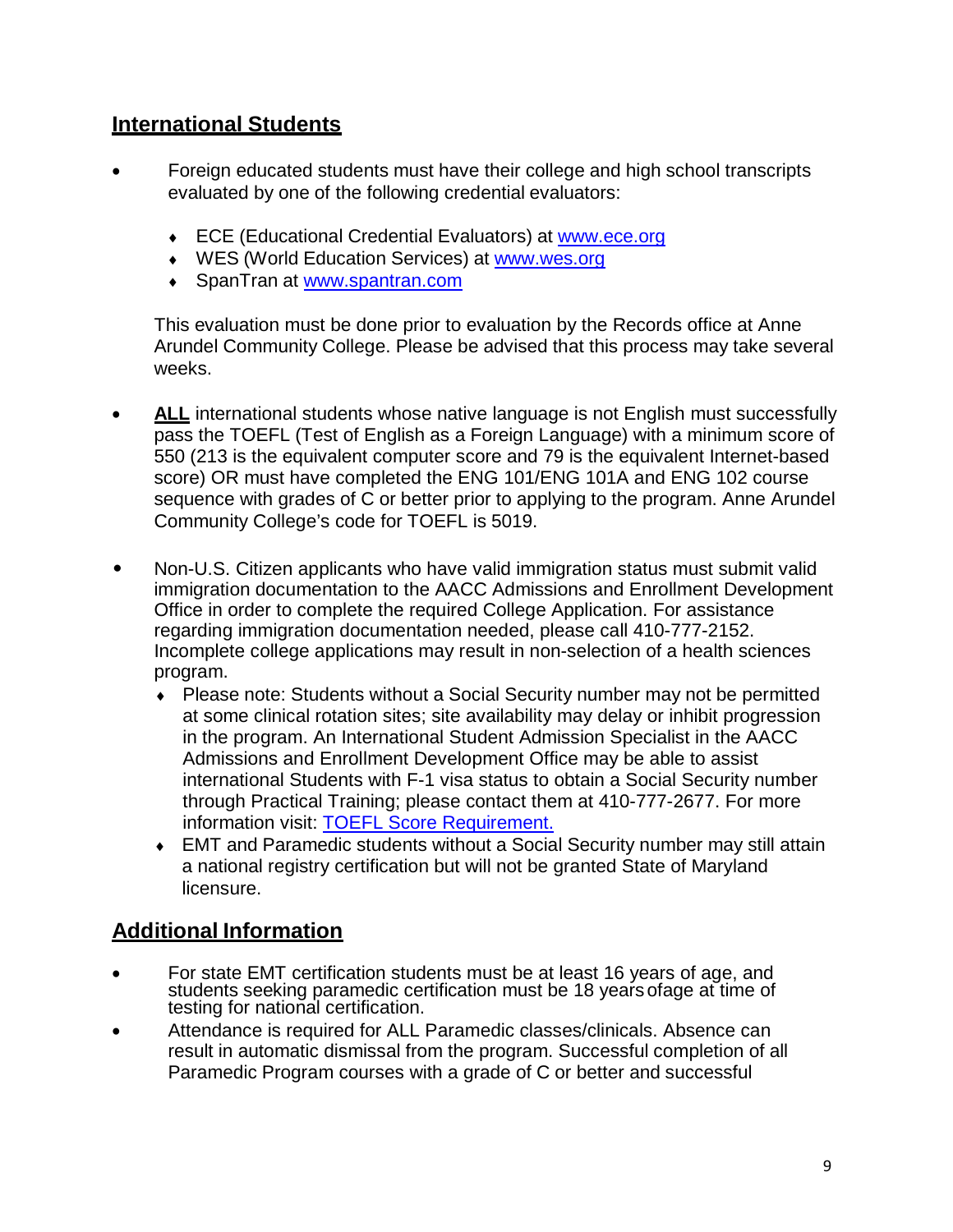completion of all clinicals is required for continuance in the program.

- Students will be expected to practice patient care skills on each other in the college lab.
- Successful completion of a required National Registry Psychomotor portfolio and meeting the required student minimum competencies as set by CoAEMSP recommendations, medical oversight and Advisory Board approval are mandatory for program completion.

## **Health Manpower Shortage Program**

This program may be designated as a Health Manpower Shortage Tuition Reduction Program; therefore, some Maryland residents who are enrolled in this program of study by the first day of the term may be eligible for in-county tuition rates for courses required for program completion.

## **Registration for the Paramedic Program**

Students who have been selected to register must be:

- **EMT** certified
- Students will be given registration instructions by the EMT department after attending mandatory meeting. Copies of EMT certification must besubmitted by the designated deadline.

#### **Diversity Requirement**

Completion of the entire Paramedic Course Sequence (EMT 115, EMT 118, EMT 119, EMT 215 and EMT 270) will fulfill the college diversity requirement.

## **Readmission**

Students seeking readmission to the Paramedic Program must petition the chair of theEMT department in writing. Based on student evaluation and status prior to leaving the program, the student may have to complete an independent study of areas of weakness in previous courses prior to readmission unless the student is starting over with the first course in the cohort.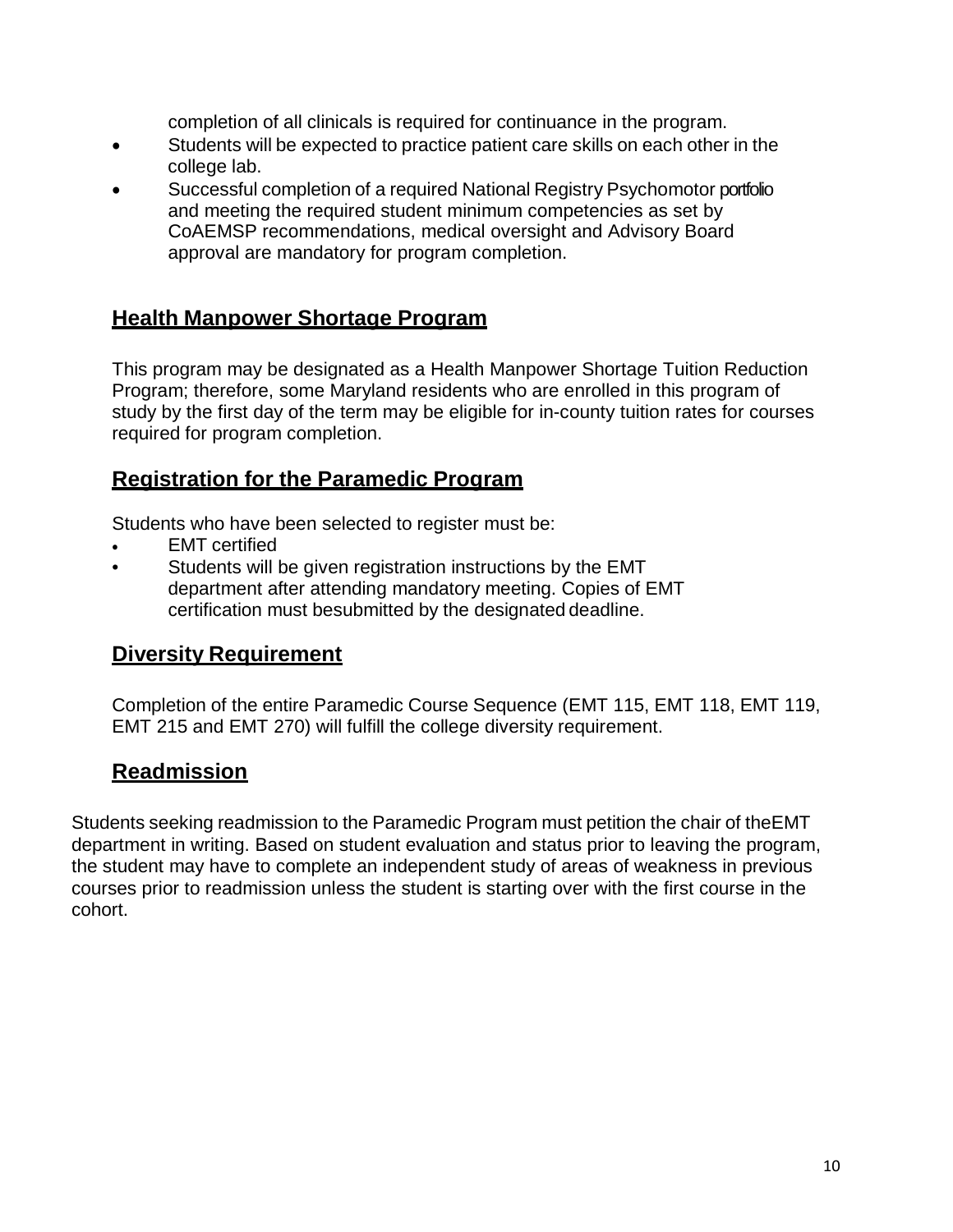# **REQUIRED COURSES**

#### **Prerequisite Courses for Certificate and Degree Students**

The ACA 100 course and one of the following biology courses must be completed by the date the application is submitted, with a grade of C or better, to be considered for selection to the Paramedic course sequence. Please note that there are prerequisites for BIO 232 and BIO 234. Please see college catalog.

#### **Due to the selection process, the Paramedic Program cannot accept Pass/Fail as a replacement for letter grades in the required courses.**

| Course #         | <b>Course</b>                                                                                                    | Credits |
|------------------|------------------------------------------------------------------------------------------------------------------|---------|
| <b>BIO 230*</b>  | Structure and Function of the Human Body or                                                                      |         |
| <b>BIO 232**</b> | Human Biology 2 or                                                                                               | 4       |
| <b>BIO 234‡</b>  | Anatomy and Physiology 2                                                                                         |         |
| <b>ACA 100</b>   | Student Success Seminar or evidence of completion of 27<br>academic college credits with a cumulative GPA of 2.0 |         |

*\* Students enrolled in the Paramedic Certificate program should consult their program adviser for math eligibility.*

*\*\* BIO 231 is a prerequisite for BIO 232*

*‡ BIO 101 and BIO 233 are prerequisites for BIO 234*

## **General Education Courses (for Degree-Seeking Students)**

Students must successfully pass all general education courses listed below. General education courses may be taken prior to or after Paramedic courses. It is not recommended to take general education courses concurrently with Paramedic courses.

| <b>Course#</b>         | <b>Course</b>                                                      | <b>Credits</b> |
|------------------------|--------------------------------------------------------------------|----------------|
| <b>COM 111</b>         | Fundamentals of Oral Communication or                              |                |
| <b>COM 116</b>         | Fundamentals of Oral Communication for Non-Native Speakers or      | 3              |
| <b>COM 110</b>         | Introduction to Interpersonal Communication or                     |                |
| <b>COM 141</b>         | Group Communication and Leadership                                 |                |
| <b>CTA 100</b>         | Computing and Information Technology (formerly CSI 112) or         |                |
| <b>CTP 103</b>         | Theories and Applications of Digital Technology (formerly CTA 103) |                |
| ENG 101/ENG<br>$101A*$ | Academic Writing and Research I                                    | 3              |
| <b>ENG 102*</b>        | Academic Writing and Research 2                                    | 3              |
| <b>MAT 135</b>         | <b>Statistics</b>                                                  | 3              |
| SOC 111                | Introduction to Sociology                                          | 3              |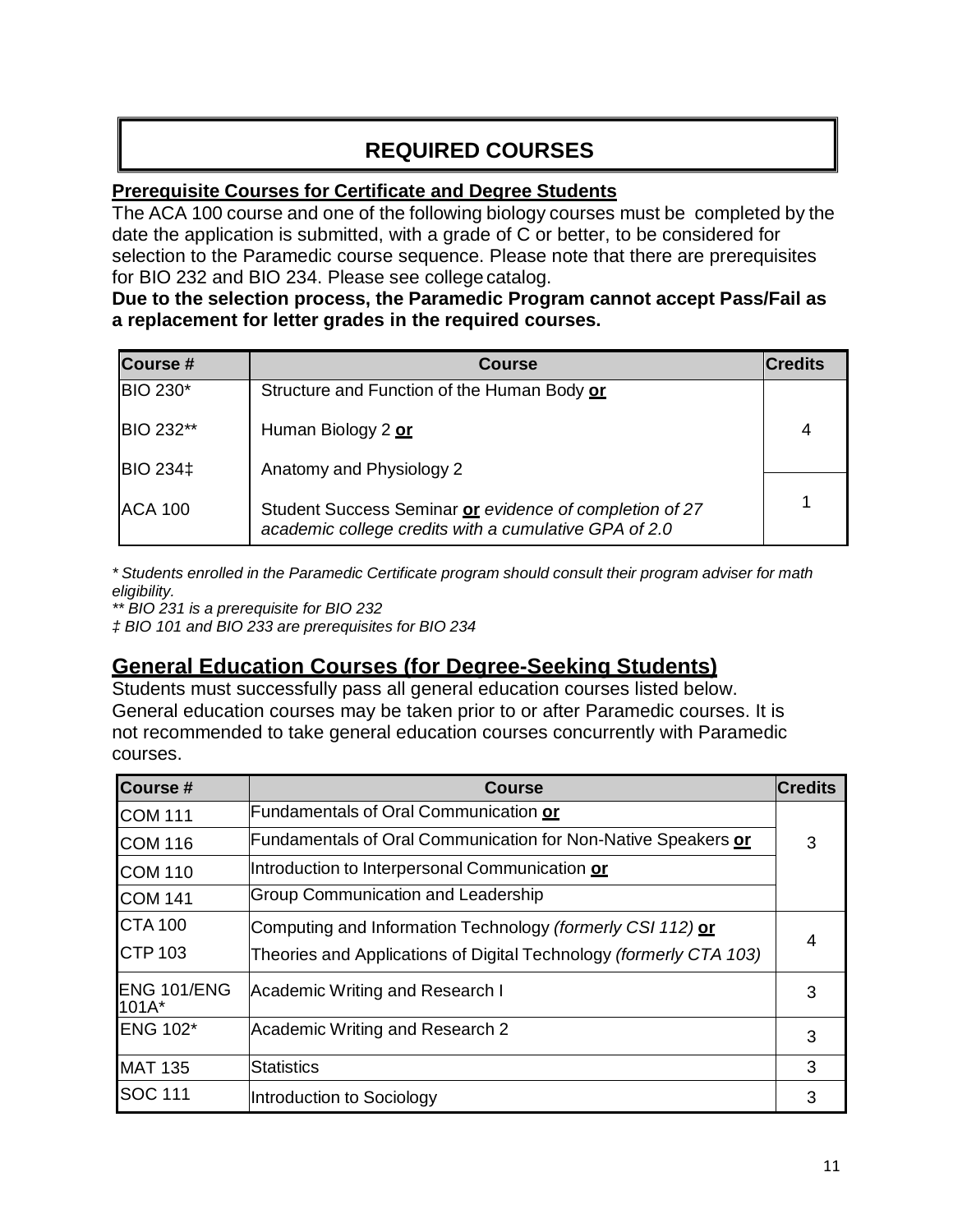\*Students who have previously completed the English Composition general education requirement sequence ENG 111/ENG 112 or ENG 115/ENG 116 or ENG 121 with a grade of C or better have fulfilled the English 101/ENG 101A and ENG 102 requirements. Students who previously completed ENG 111 or ENG 115 and have NOT taken ENG 112 or ENG 116 by Fall 2019 will have to take ENG 101/101A to fulfill the English requirement.

## **PARAMEDIC COURSE SEQUENCE**

The Paramedic Associate of Applied Science degree includes the prerequisite courses, the general education courses and the paramedic course sequence: EMT 115, 118, 119, 215, and 270. The Paramedic certificate includes the prerequisite courses and the paramedic course sequence.

## **PARAMEDIC CERTIFICATE**

**Award:** Certificate Eligibility for paramedic national registry exam

**Total Credit Hours:** A minimum of 44 credit hours

**Purpose:** Prepares students for state and national certification as paramedics. There is a fee for the national registry written exam.

**Range of Occupations:** Paramedic in fire and emergency medical services system, inter-facility transport, or in an industrial or health care facility setting.

## **PARAMEDIC DEGREE**

**Award**: Associate of Applied Science, A.A.S. Eligibility for paramedic national registry exam

**Total Credit Hours**: A minimum of 63 credit hours.

**Purpose**: Prepares students for state and national certification as paramedics. There is a fee for the national registry written exam.

**Range of Occupations**: Paramedic in fire and emergency medical services system, inter-facility transport, or industrial or health care facility setting.

**Requirements**: Refer to the general education degree requirements section in the current college catalog to ensure that general education and computing and information technology degree requirements are included in your course selections.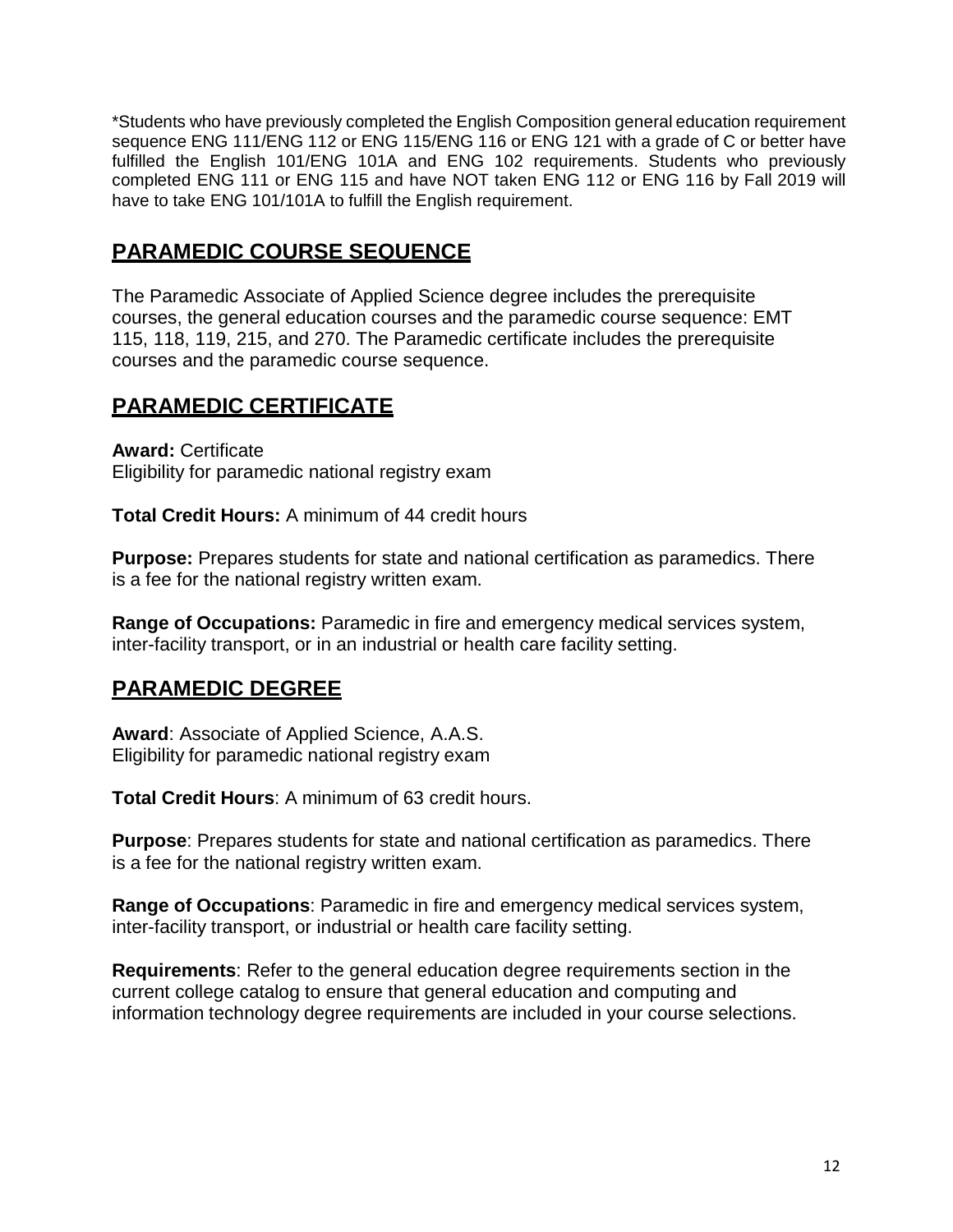| Course #       | <b>Course</b>                           | <b>Credits</b> |
|----------------|-----------------------------------------|----------------|
| <b>EMT 115</b> | Introduction to Paramedic               | 2              |
| <b>EMT 118</b> | Paramedic 1                             | 13             |
| <b>EMT 119</b> | Paramedic 2                             | 13             |
| <b>EMT 215</b> | Paramedic 3                             | 5              |
| <b>EMT 270</b> | <b>Paramedic Capstone</b>               |                |
|                | <b>Total Credit Hours (Certificate)</b> | # Minimum 40   |

**A minimum grade of C or better is required for ALL Paramedic Program courses.**

# Not including prerequisite courses

# **APPLICATION/SELECTION PROCESS**

**Paramedic** applications are available on the college website at: <https://www.aacc.edu/apply-and-register/credit-application/health-science-applicants/>**.**

- Applications will be accepted on a rolling basis. Eligible students desiring entry [must](mailto:ramanning@aacc.edu) return the [completed](mailto:healthadmissions@aacc.edu) application by email to: [healthsciencesadmissions@aacc.edu](mailto:healthsciencesadmissions@aacc.edu) or mail to Anne Arundel Community College, ATTN: Health Sciences Admissions, 101 College Parkway, Arnold, MD 21012.
- Students eligible to submit applications for selection are those who have completed all of the academic and admissions requirements by the day the application is submitted.
- The applications will be reviewed and students will receive an email indicating that their application is complete.
- Selected applicants will be notified of their **Conditional Acceptance** initially by AACC email.
	- **Conditional Acceptance:** Applicants who have met the academic and admission requirements and have been selected into the Paramedic Program. Final acceptance into the program shall be contingent upon satisfactory completion of both a criminal background check and a health examination record. With the letter, conditionally accepted students will receive the health examination record with instructions, criminal background check and drug screen instructions to be completed by a designated deadline. **Conditionally accepted** candidates who do not meet this deadline **will not be considered for admission** and the next person on the list will be contacted. Conditionally accepted candidates must attend a **mandatory** meeting on a designated date. If the candidate does not attend, they may lose their seat in the class.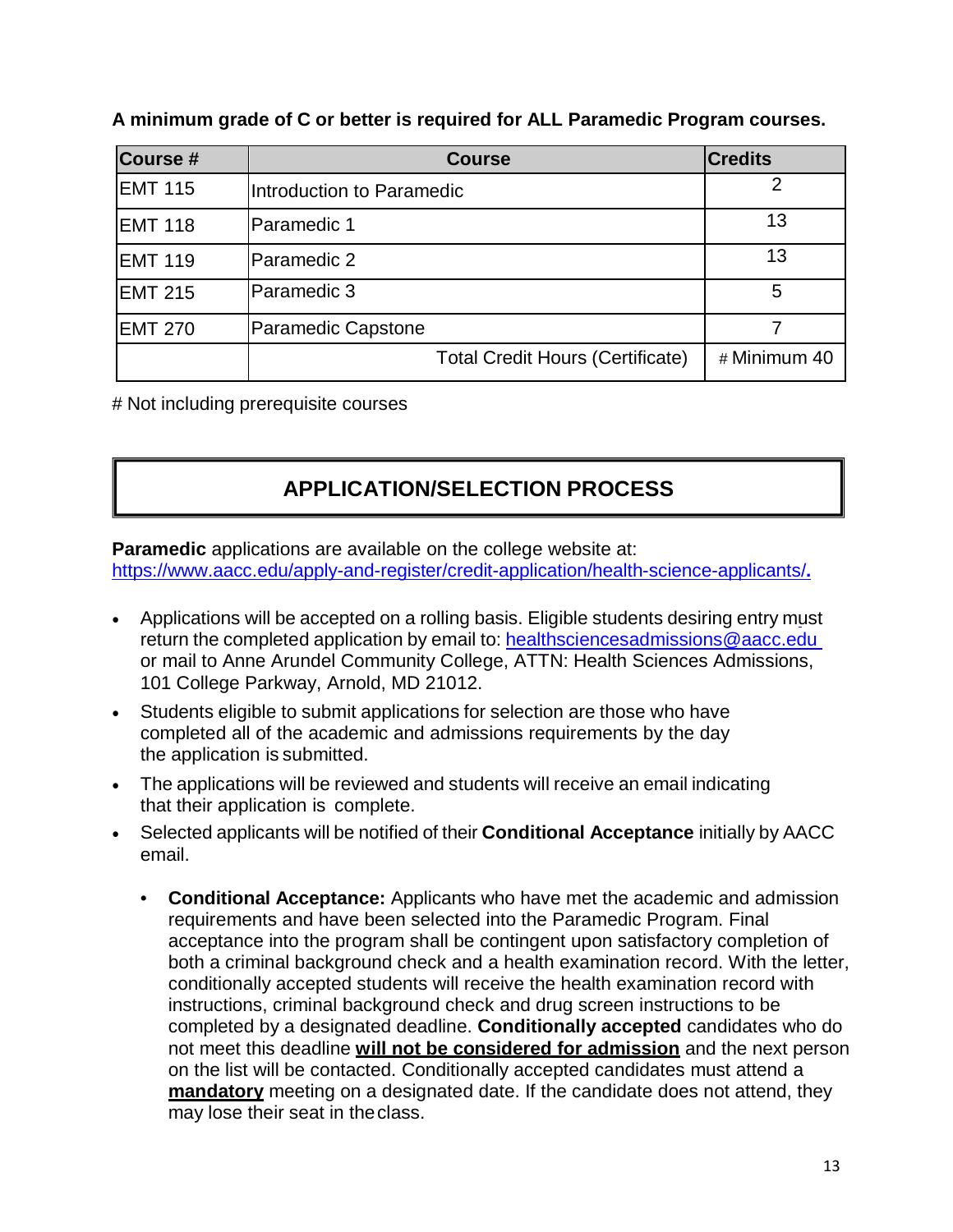• Qualified applicants not initially selected for conditional acceptance will be placed on a list in order of application received and notified of selection when a seat becomes available. These applicants do not have to reapply.

## **Selection Criteria**

The criteria used to rank and select candidates will be applied in the following order:

- 1. Satisfactory completion of all academic and admission requirements.
- 2. Current Maryland EMT certification or National Registry. (See COVID-19 health crisis and state of emergency explanation on page 7 of this document.)
- 3. Affiliation with either a volunteer or paid EMS service.
- 4. Final acceptance is contingent upon satisfactory completion of a criminal background check, a health examination record and drug screening.

# **Technical Standards**

- 1. Students conditionally accepted to the Paramedic Program will be required to complete the Health Examination Record. Each form will be reviewed to ensurethat the candidate has met the technical standard requirements for the Paramedic Program.
- 2. Qualification: Good physical and mental health.

Admission Criteria**:** Student must be free of contagion and possess sufficient stamina with or without reasonable accommodations and mental stability to fulfill the requirements of the program and the customary requirements of the profession:

- Work for 8 to 12 hours performing physical tasks requiring sufficient strength and motor coordination without jeopardy to patient andstudent safety as, for example, bending, lifting, turning and ambulating patients.
- Perform fine movements and be able to manipulate instruments and wide variety of equipment according to established procedure and standards of speed and accuracy.
- Establish and work toward goals in a consistently responsible, realistic manner.
- Have auditory ability sufficient to monitor and assess health needs (for example: communicate verbally in an effective manner with patients and other personnel).
- Have visual ability sufficient for observation and assessment necessary for patient care (for example: read and process patient-related information like patient charts and requisitions).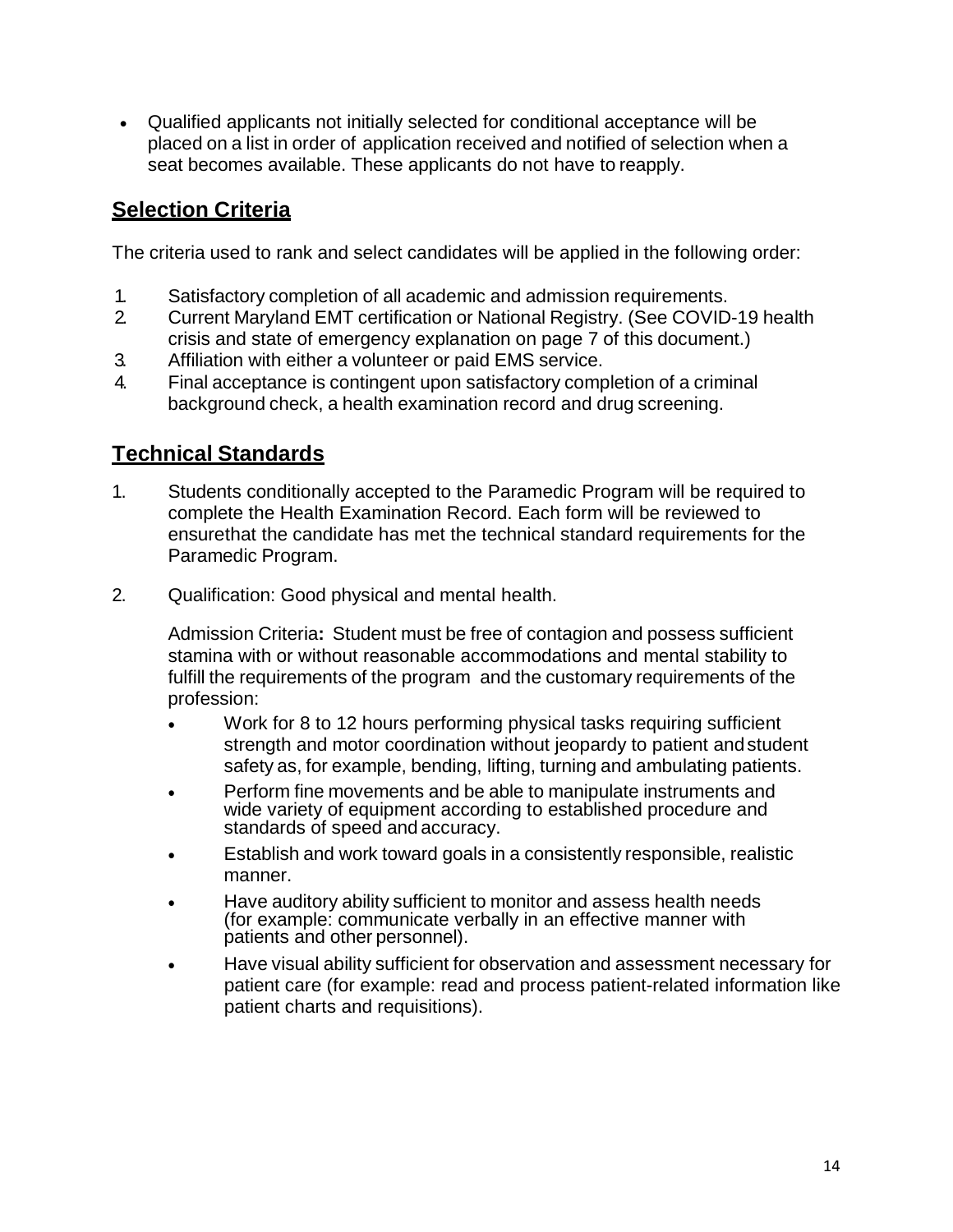## **Paramedic Student Activities**

Below is a list of activities the paramedic student is approved to perform. This list is not all inclusive.

- Patient assessment and triage
- Cervical and spinal immobilization
- Oxygen administration via nasal cannula, not re-breather mask
- ECG monitoring, both single monitor lead and 12 lead
- Peripheral venous catheter cannulation
- Intravenous medication administration (IVP and IVPB)
- Calculate IV drip rate and adjust
- Oropharyngeal and nasopharyngeal airway insertion, management, and removal
- Any other non-invasive skill approved by the clinical instructor and direct supervision
- Endotracheal tube suctioning
- Oropharyngeal and nasopharyngeal airway suctioning
- Intramuscular and subcutaneous injections of medications
- Sublingual and oral medication administration
- Assist with endotracheal intubation and King airway, management removal
- ACLS Mega Code team. This includes performing CPR in 2-minute intervals
- Nasogastric tube insertion
- Ability to lift at least 50 pounds (weight of a run bag or monitor)
- All EMT skills
- Chemical and physical restraints
- Ability to work either an 8 or 12 hour shift

## **Criminal Background Checks and Drug Screening**

All Health Sciences students who are offered admission and/or clinical placement will be required to submit to a complete criminal background check and urine drug screen. All student applicants' final acceptance in the program shall be contingent upon satisfactory completion of a criminal background check and of a urine drug screen.

All letters of acceptance shall state that the acceptance is conditional and contingent on submission to a criminal background check and urine drug screen—as may be required by the program—that results in satisfactory reports. If an accepted student tests positive for an illegal or un-prescribed drug, the student shall be denied admission or terminated from any Health Sciences program.

Separate, additional criminal background checks and urine drug screens may be required by clinical sites prior to placements. Students with an unsuccessful background check or urine screening who are denied by a clinical site that is required to meet program competencies shall be dismissed from the program and their registrations shall be withdrawn from courses related to the program of study. If the student tests positive for an illegal or un-prescribed drug, the student shall be denied admission or terminated from any Health Sciences program even if a denied placement was not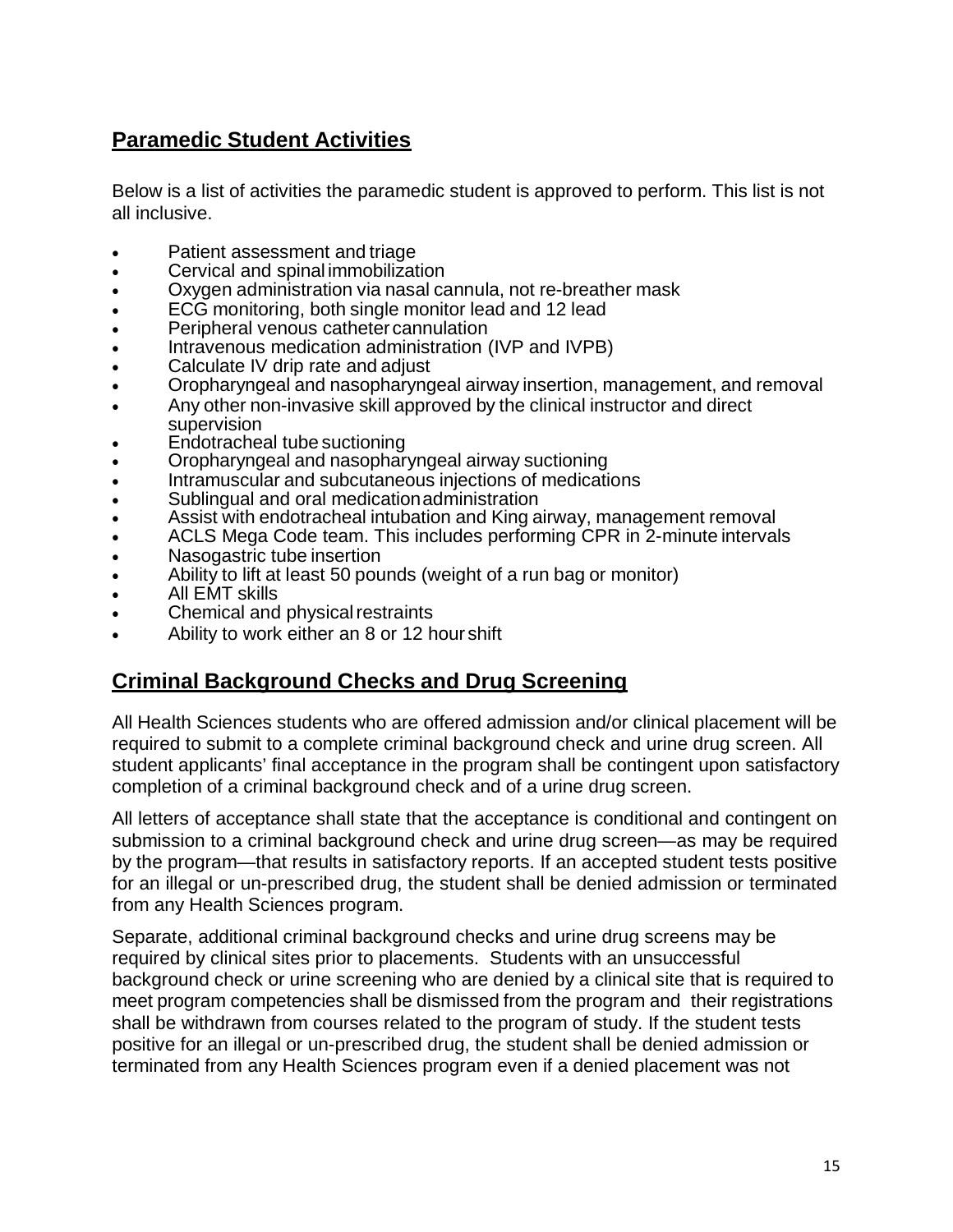required to meet program competencies. Successful reports of criminal background checks and urine drug screens do not assure eligibility for specific clinical site placement, program completion, and/or eligibility to sit for professional licensure/board examinations.

Students are reminded that licensing boards for certain health care occupations and professions may deny, suspend, or revoke a license or may deny the individual the opportunity to sit for an examination even if the individual has completed all program course work if it is determined that an applicant has a criminal history or has been convicted of, or pleads guilty, or pleads nolo contendere or the like to a felony or other serious crime.

Successful completion of a Health Sciences program of study at Anne Arundel Community College does not guarantee licensure, the opportunity to sit for a licensure examination, certification or employment in the relevant health care occupation.

Students may be automatically denied admission or, if enrolled, dismissed from the program if they have not been truthful or have provided inaccurate information on the application or on any other form or submission. Students who have questions or concerns are encouraged to contact the Health Sciences Admissions Office at [healthsciencesadmissions@aacc.edu.](mailto:healthsciencesadmissions@aacc.edu)

*\* Notwithstanding the statements herein regarding urine drug screens, as of September 2010, only certain programs will be requiring drug screening. AACC shall inform students which programs presently require them. However, AACC, at any time, has the right, upon notice, to require any and all students in any and all programs to comply with drug screening. The Paramedic Program requires drug screening on admission.*

NOTE: Licensing boards for certain health care occupations, including EMT and Paramedic, may deny, suspend, or revoke a license or may deny the individual the opportunity to sit for an examination even if the individual has completed all program course work, if it is determined that an applicant has a criminal history or is convicted or pleads guilty or nolo contendere to a felony or other serious crime. If applicable, it is recommended to contact the Maryland Institute for Emergency Medical Services Systems for clarification at 410-706-3666.

*PLEASE NOTE: AACC will only accept criminal background checks performed by a college approved vendor. Criminal background checks are completed online and must be paid for by the student. Information and instructions are given to applicants once accepted intoprogram.*

**The Paramedic Program requires a drug screen on admission to the program.**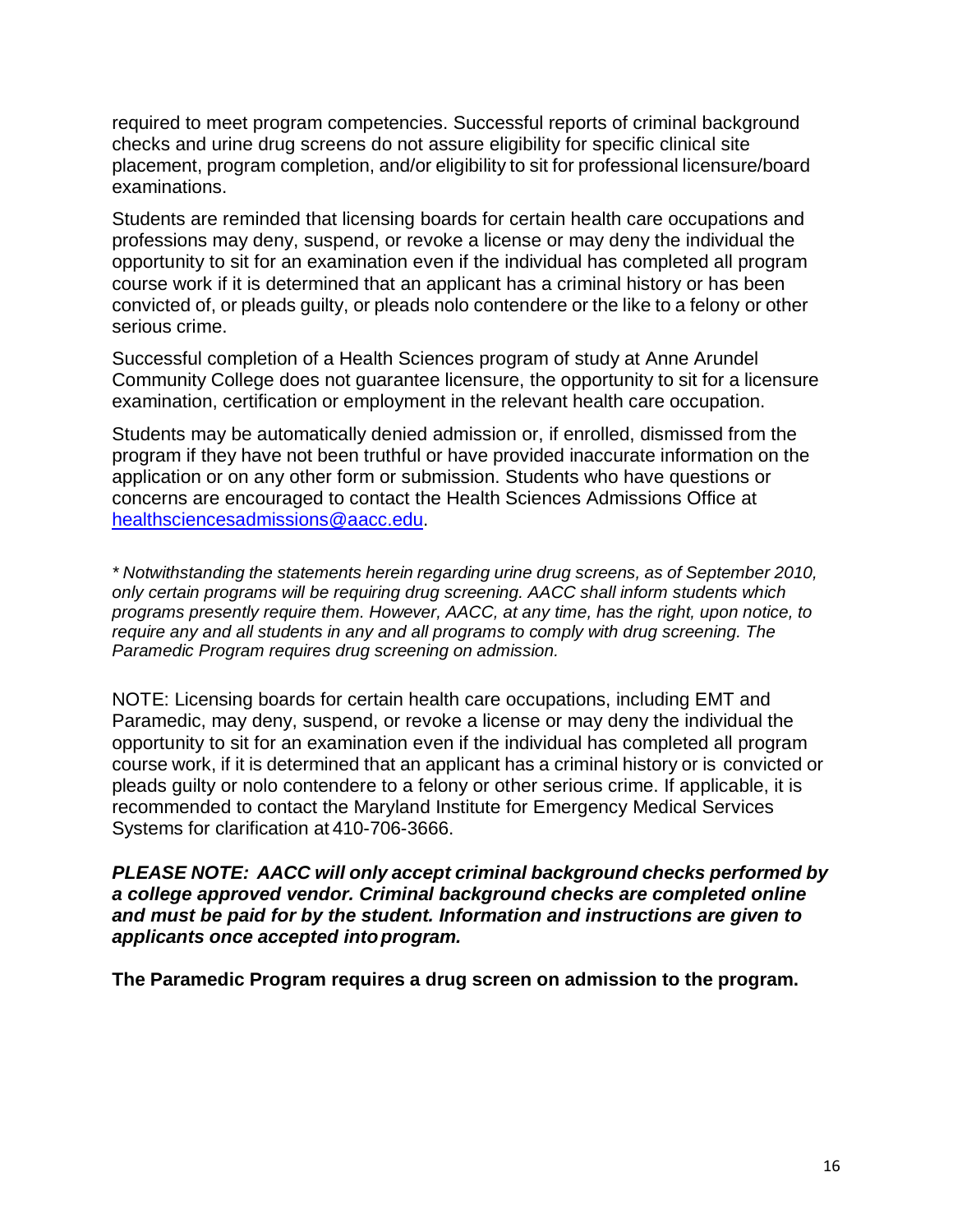#### **Additional Information:**

The School of Health Sciences' Health Examination Requirements are aligned with our clinical site requirements. The clinical sites allow our students to fulfill their program required clinical rotations pursuant to an Affiliation Agreement with the College. Therefore, the College and its students are required to abide by and follow the clinical site requirements.

Most of the clinical sites require proof of the influenza vaccine, and some may require the COVID-19 vaccine or other vaccines. If the site requires one of these vaccines, it will not permit students on site without evidence of the vaccine. If a student does not provide documentation that the student has received any vaccinations that are required by the student's assigned site, the student may not attend the clinical rotation and will, therefore, be at risk of not completing the program requirements.

Accommodations or waivers may be considered by some clinical sites. If a student is unable or unwilling to have one of the vaccines, the student has the right and sole obligation to request an accommodation or waiver from the clinical site. If the student obtains an accommodation or waiver, the student may fulfill their clinical rotation at the clinical site without having been immunized for influenza or COVID-19. There is no guarantee that a clinical site will grant a request for an accommodation or waiver. The student must provide a copy of the clinical site's grant of any accommodation or waiver. If the student participates in a clinical pursuant to an accommodation or waiver, the student participates in the clinical at the student's own risk and is solely responsible for any health care or treatment costs incurred or illness or injuries suffered as a result of such participation.

#### **Pertaining to prescribed medications**

Upon admission to the Paramedic Program, students must disclose all medications on their health form and if during their matriculation they have a change in health (physical, mental, or emotional) and/or medication status, they are required to submit a Health Status Update form to the Manager of Admissions and Advising.

#### **Medical Marijuana/Cannabis Policy**

Any student testing positive for cannabis may not be accepted into a clinical rotation by Maryland hospitals or health care facilities (including veterinary facilities), regardless of a legally obtained identification card. Inability to complete the clinical/practicum components of the programs results in students being unable to complete course requirements and thus successfully complete the program.

#### **Health Insurance**

It is highly recommended that all Paramedic students have health insurance coverage.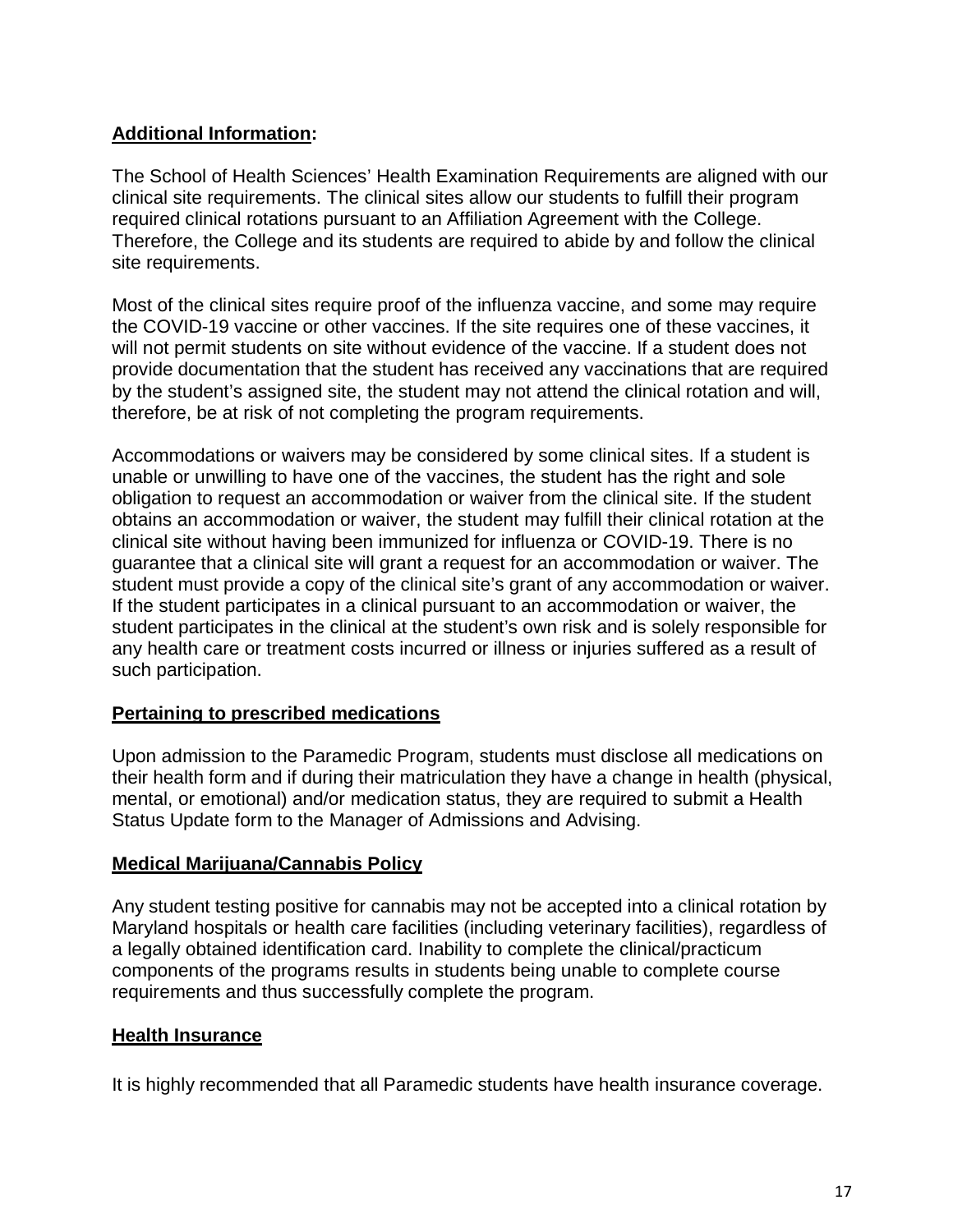#### **Enrollment Restrictions**

State requirements and limitations of clinical facilities necessitate enrollment restrictions. Students enrolled in the Paramedic course sequence are required to comply with Maryland Advanced Life Support protocols and regulations. Students who fail to maintain current EMT certification or are decertified as an EMT will not be permitted to continuein the program.

**Anne Arundel Community College and/or the School of Health Sciences reserves the right to revise requirements for admission into the Health Sciences programs, the selection criteria and procedures, and the required courses for programs of study as deemed necessarywithout prior notification.**

#### **October 2021**

*Notice of Nondiscrimination: AACC is an equal opportunity, affirmative action, Title IX, ADA Title 504 compliant institution. Call Disability Support Services, 410-777-2306 or Maryland Relay 711, 72 hours in advance to request most accommodations. Requests for sign language interpreters, alternative format books or assistive technology require 30 days' notice. For information on AACC's compliance and complaints concerning sexual assault, sexual misconduct, discrimination or harassment, contact the federal compliance officer and Title IX coordinator at 410-777-1239, [complianceofficer@aacc.edu](mailto:complianceofficer@aacc.edu) or MarylandRelay 711.*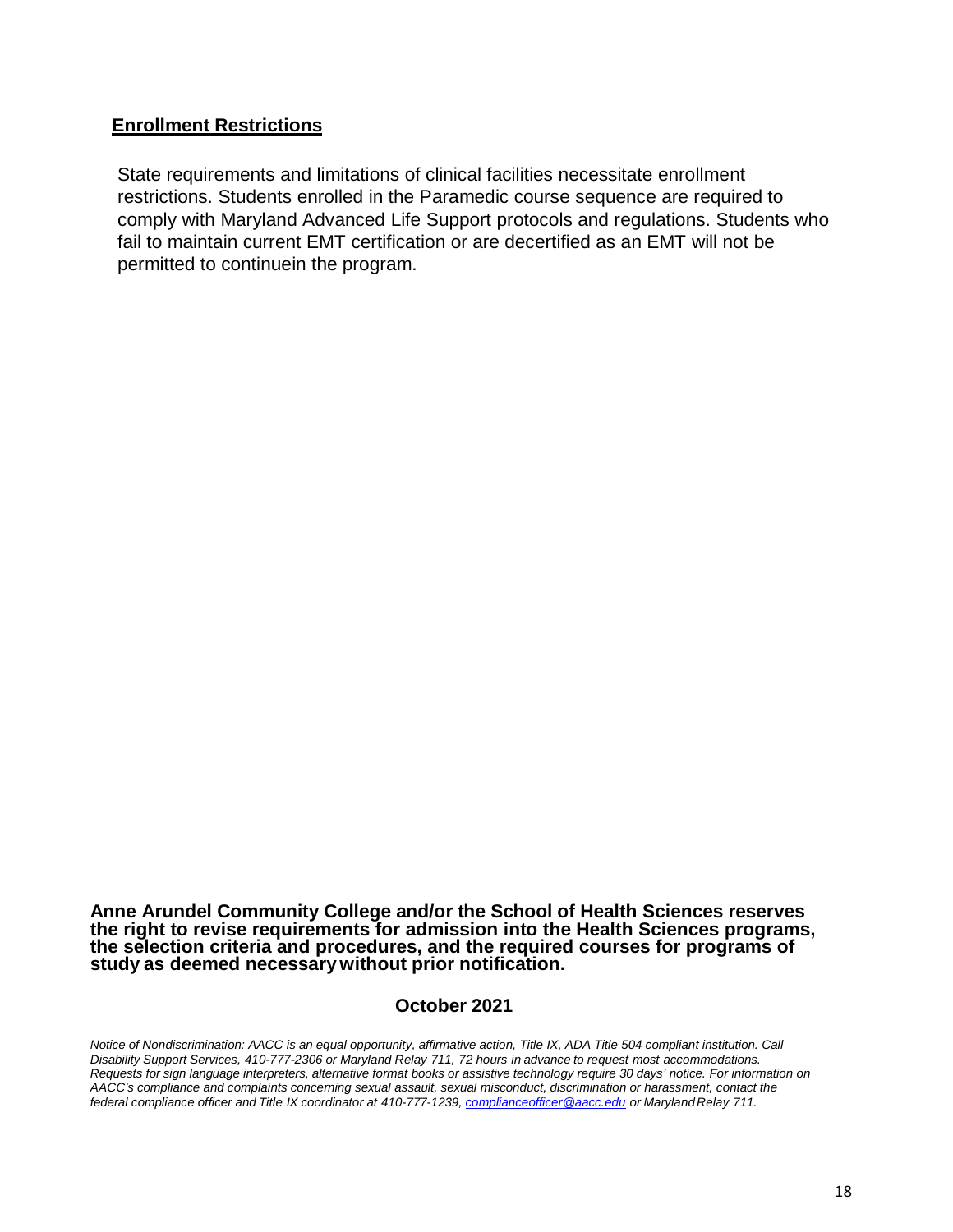# **ACCUPLACER PREPARATION**

The placement test at AACC is used to assess-college level skills in mathematics, English and reading. The computerized placement test (ACCUPLACER) is offered to new students to assist AACC staff in determining course placement. This is not a college admissions test.

After the test has been completed and scored, an advisor will review the results with the student and offer suggestions for appropriate courses.

There are three types of placement tests described below:

- ACCUPLACER Placement (native English speakers).
- **ESL Placement (non-native English speakers).**
- Arithmetic Placement (Health Sciences and biology students only).

For additional information visit:

<https://www.aacc.edu/apply-and-register/credit-application/determine-placement/accuplacer-preparation/>

# **AACC PLACEMENT PREP GUIDE**

This free resource offers general information on college admission, testing and retake options. The guide provides sample questions for the ACCUPLACER English, reading, math and ESL placement tests. You also will find sample questions for the Arithmetic Placement test.

For additional resources and to download the AACC Prep Guide visit: <https://www.aacc.edu/apply-and-register/credit-application/determine-placement/accuplacer-preparation/>

# **ACCOMMODATION TESTING**

All students requiring accommodations need to apply each semester through [Disability Support](https://www.aacc.edu/resources/disability-support-services/) [Services \(DSS\).](https://www.aacc.edu/resources/disability-support-services/) DSS can provide detailed information on how to receive services and additional support provided at Anne Arundel Community College. You must contact DSS before any accommodations can be provided.

All AACC testing proctors have been trained to work with students needing accommodations while taking their exams. Proctors are able to offer accommodations for extra time, minimal distraction rooms, reading and scribing to those eligible.

Students needing accommodations other than extra time must contact the testing office 48 hours in advance to schedule an appointment.

Students that are taking a certification exam through a specific vendor like Certiport, Pearson Vue, GED, or Castle Worldwide are required to contact the vendor. Each vendor has their own accommodation approval process.

For additional information visit: <https://www.aacc.edu/resources/academic-services/testing/testing-accommodations/>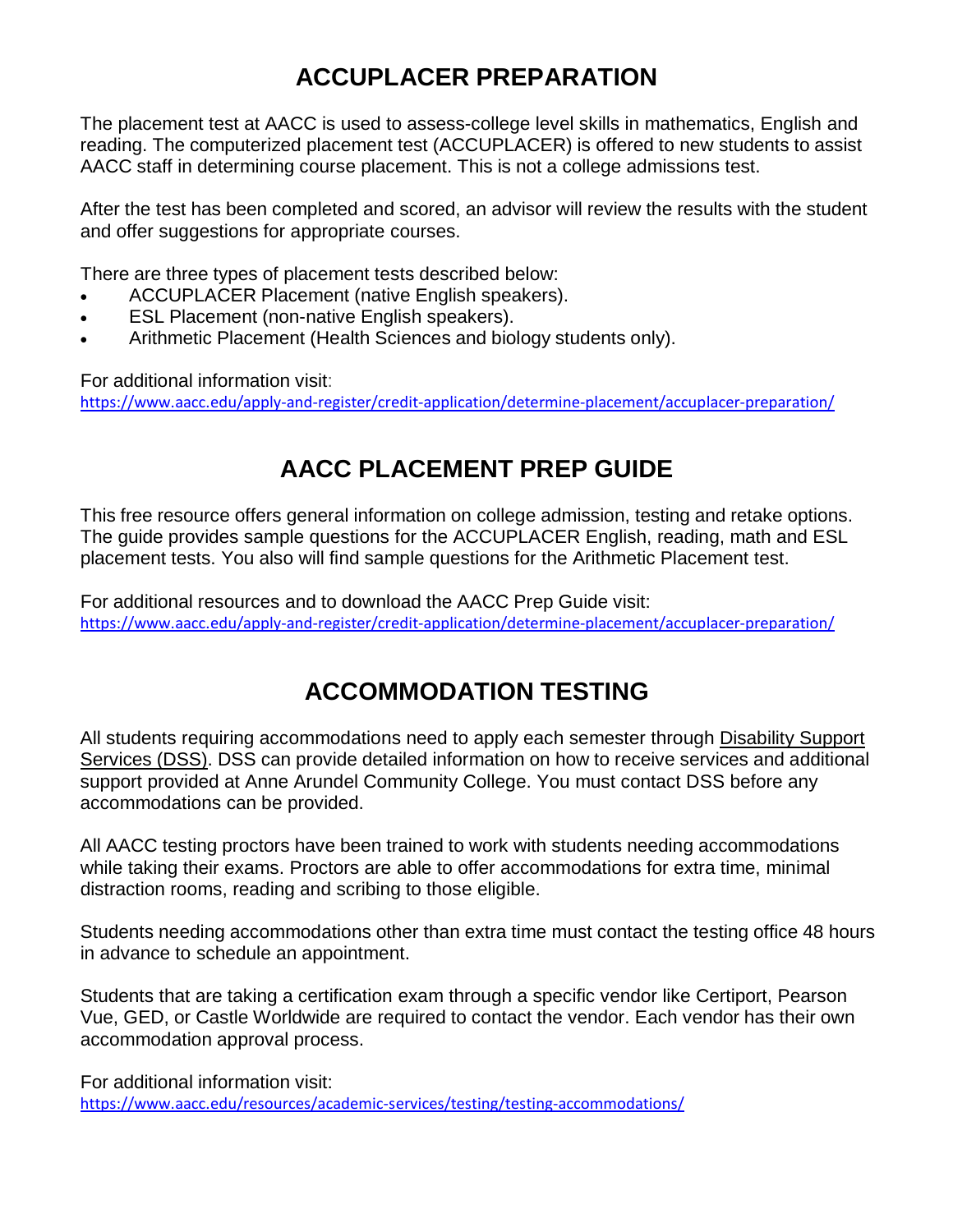#### **PRACTICE PROBLEMS FOR THE ARITHMETIC PLACEMENT TEST**

The *Arithmetic Placement Test* is designed to determine whether a student has sufficient arithmetic skills.

The following problems are similar to those given on the screening test. If you take some time to practice, your score will surely be higher. The answers to the problems appear at the end of this material.

The screening test is timed (1 hour) so your practice should be for accuracy and speed. There are thirty-six problems on the test and a **score of 27 or better** is passing (if you receive a score of 25 or better, please contact the Director of EMS Education for an appointment to go over math prior to retesting). **Only oneretake of the test is allowed. Students who are not successful in the retake must enroll in MAT 005**.

After September 15, 2018 – Arithmetic Placement Test scores must be within 7 years from the date a Health Sciences program application is submitted. Retake is allowed if test is past this time frame. One retake is allowed after that if needed. There is no time limit on MAT 005.

#### **Whole Number Arithmetic:**

| 1. | 4875<br>$+ 1928$                | 2.                                       | 8073<br>$-1584$ |                 | 3.            | 38<br>x 27 |              | 4. | 15) 3105    |
|----|---------------------------------|------------------------------------------|-----------------|-----------------|---------------|------------|--------------|----|-------------|
|    | <b>Arithmetic of Fractions:</b> |                                          |                 |                 |               |            |              |    |             |
| 5. | Write the lowest terms:         |                                          |                 | $\frac{30}{45}$ |               |            |              |    |             |
| 6. | Circle the largest fraction:    |                                          |                 |                 | $\frac{4}{5}$ | or         | $rac{7}{10}$ | or | $rac{2}{3}$ |
| 7. | Add:                            | $31 + 5$<br>2 8                          |                 |                 |               |            |              |    |             |
| 8. | Multiply:                       | 21x16<br>8                               |                 |                 |               |            |              |    |             |
| 9. | Divide:                         | $6 \div \underline{1}$<br>$\overline{2}$ |                 |                 |               |            |              |    |             |
|    |                                 |                                          |                 |                 |               |            |              |    |             |

10. Mary used 2 of her savings to make a down payment on a new car. If her 3 savings were \$2,400, how much did she put down?

#### **Decimal / Exponent Arithmetic:**

- 11. Write in decimal form: 5 8
- 12. Add: 3.2705 + 4.02 + 13.315
- 13. Multiply: 360 x 1.2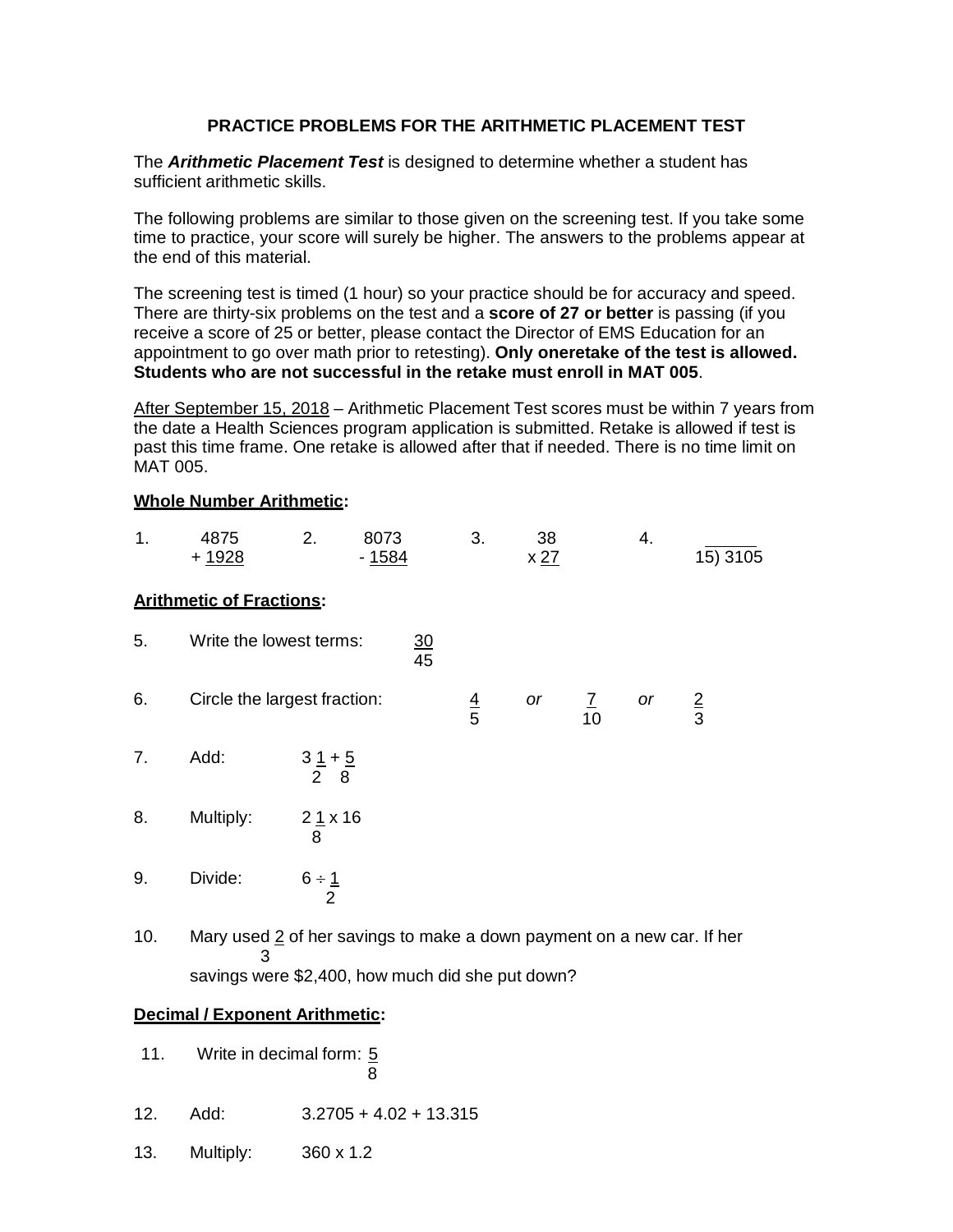- 14. Which number is the largest? 0.0054, 0.001, 0.07, 1.0
- 15.  $7.5 \times 10^{-3}$  is equal to?
- 16. 7.62 x 4. 7

#### **Percents:**

- 17. Divide: 360 ÷ 1.2
- 18. Express: 37% as a decimal
- 19. Express: 0.03 as a percent
- 20. Express: 13% as a fraction
- 21. If 40% of the thirty patients in a certain clinic have headaches, how many have headaches?

#### **Ratio and Proportion:**

- 22. What should "r" be in order to have  $r = 18$ ? 5 30
- 23. If it takes 4 cups of water to fill three glasses, how many cups will be needed to fill nine of the same glasses?
- 24. In a rural county 350 residents signed up for the armed forces. The breakdown of numbers for each branch is found in the table below. What percent of residents signed up for the Air Force? (Round your answer to two decimal places.)

| APM <sub>Y</sub> | NAV | $P$ copce<br>◡∟ | <b>INES</b><br>MA |
|------------------|-----|-----------------|-------------------|
| ◡                | bb  | RΔ              | 160               |

25. A farmer tries to save space by putting cows and sheep altogether in a ratio 3:4 respectively. If the farmer gets 15 cows how many sheep must have to keep the same ratio?

#### **Determine the value of "X/Y" in the following:**

|     | $26. \qquad 3:2 = X:6$ | 29. | $6 = X$<br>100 100         |
|-----|------------------------|-----|----------------------------|
| 27. | $X = 3$<br>27<br>-5    | 30. | $1.2 = 10$<br>$3.5 \times$ |

28.  $\frac{5}{7} = \frac{25}{x}$  31. Evaluate:  $10x - 6y$ , if  $x = 0.9$  and  $y = 2.5$ <br>7  $\overline{X}$  (Round vour answer to two decimal place (Round your answer to two decimal places.)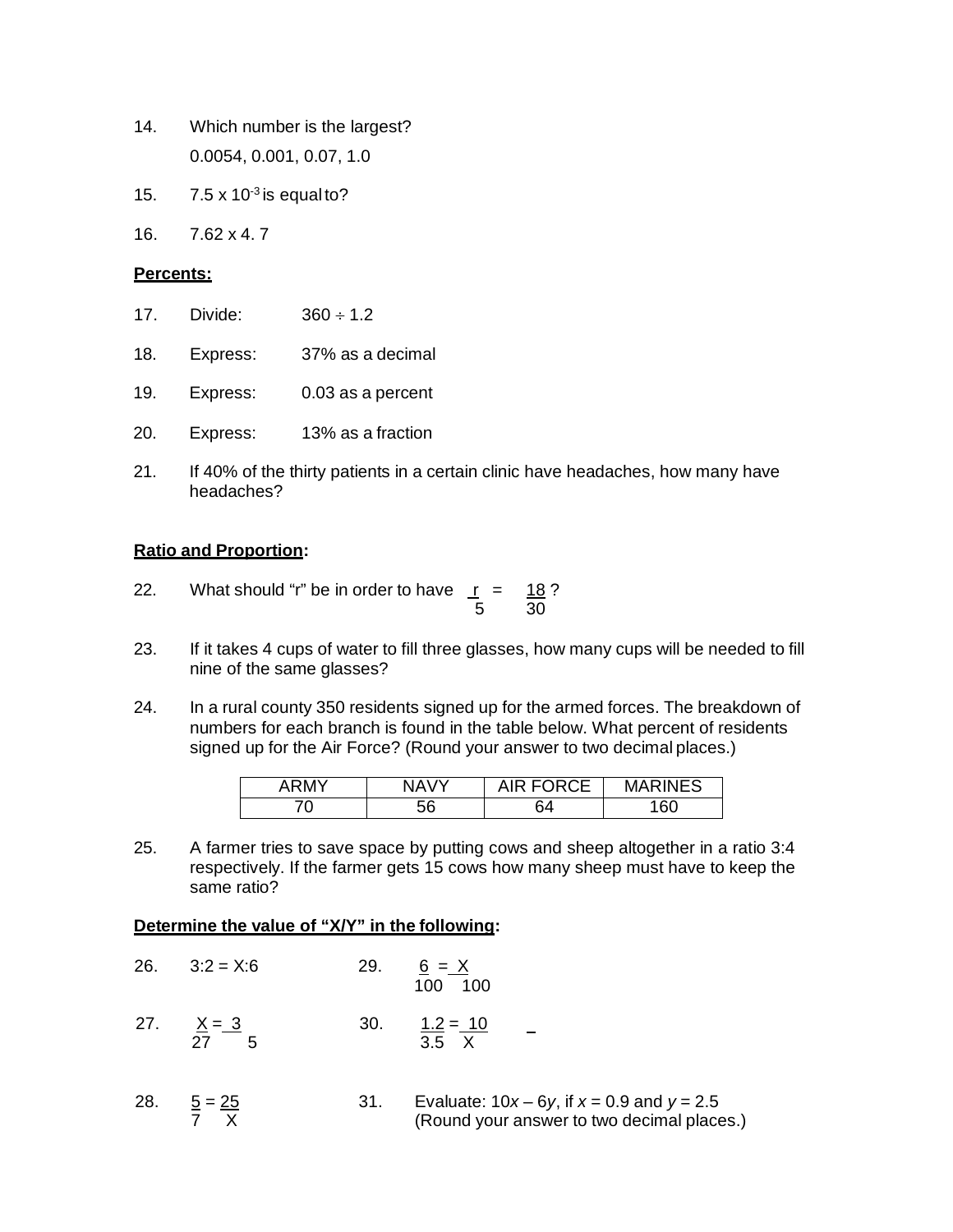#### **Graph Interpretation:**

A buoy is bouncing up and down on the waves. The following graph depicts its elevation over a certain period of time.



32.What is the buoy elevation at 3 seconds?

33. Referring to the graph above, what is the independent variable?

#### **Resources:**

- 1. Math Center: Lower level of Truxal Library. Math professors or tutors available (free) Monday-Thursday 9-8:30 p.m., Friday 9-4:00 p.m., Saturday 9-3:00 p.m. (limited summer hours).
- 2. Peer Math Tutors: Fill out application in Testing & Tutoring Center. Service is free and available throughout the year.

#### **Academic Support Center Information**:

Call for specific days and times:

Arnold Campus (410) 777-2495 Arundel Center North, Glen Burnie Town **Center** (410) 777-2945 Arundel Mills Center, Room 112 (410) 777-1915 Army Education Center, Fort Meade (410) 672-2117

 4- **7)** 4/5 **6)** 2/3 **5)** 1026 4) 207 **3)** 6489 **2)** 6803 **1) 13)** 20.6055 **12)** 0.625 **11)** \$1600 **10)** 12 **9)** 34 **8)** 1/8 0.37 **18)** 300 **17)** 35.814 **16)** 0.0075 **15)** 1.0 **14)** 432 12 cups **23)** 3 **22)** 12 patients **21)** 13/100 **20)** 3% **19)** 6 **29)** 35 **) 28** 16.2 **27)** 9 **26)** 20 **25)** 18.29% **24)** time **33)** 7 in. **32)** 6 - **31)** 29.17 **30)**

**ANSWERS:**

There is **no fee** to take the placement test. Students must bring a valid photo ID and know their social security number.